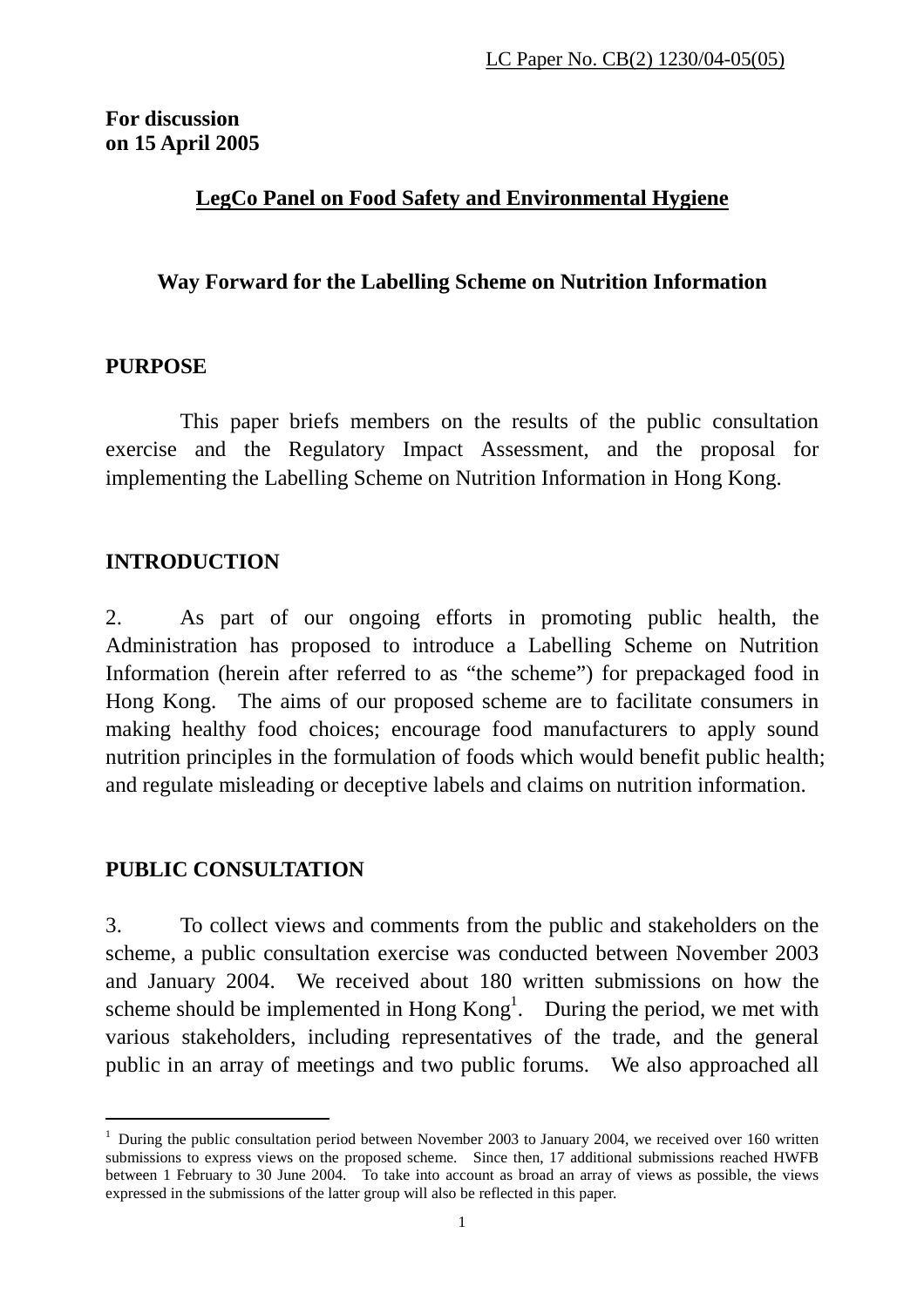18 District Councils (DCs) to brief their Members on our proposal and were invited to attend the meetings of 15 of them. The proposal on which we consulted the public and the DCs is provided in Annex I.

## **Written Submissions**

4. We received a total of 180 written submissions commenting on our proposal. Among them, 63 were from the general public, the Consumer Council and other community associations. Three submissions were from patient groups. We received 30 submissions from the trade and consulates, and 80 submissions from dietitians, nutritionists, medical professionals and organizations. There were also four submissions from Legislative Council Members and political parties.

5. The majority of the submissions received supported the objectives of nutrition labelling. Among the 180 submissions, most (134 submissions or around 74% of all the submissions) supported the scheme or some other mandatory nutrition labelling<sup>[2](#page-1-0)</sup> schemes in Hong Kong. Two submissions (1%) considered that nutrition information should only be labelled voluntarily. Five submissions (3%) suggested that Hong Kong should accept the nutrition labels of the source countries from which our foods are imported. Four submissions (2%) considered that mandatory nutrition labelling should be confined to only those prepackaged foods with nutrient-related claims. On the scope of our proposed scheme, there were 13 submissions (7%) which counter-proposed much reduced scopes of mandatory labelling. There were 22 submissions (12%) whose fundamental attitude towards the proposed scheme was unclear and were not classifiable. A more detailed analysis of the views is provided in Annex II.

## **Consultation of the District Councils**

 $\overline{a}$ 

6. The proposed nutrition labelling scheme received general support from the 15 DCs that we visited. Views were expressed in two-thirds (10) of those DCs that the implementation of the proposed scheme should be speeded up or that the scheme should be implemented as soon as possible.

<span id="page-1-0"></span><sup>&</sup>lt;sup>2</sup> Under a mandatory nutrition labelling scheme, all prepackaged food products should have nutrition labels, except for those exempted from the requirements. We propose to implement mandatory nutrition labelling in Phase II of our proposed scheme.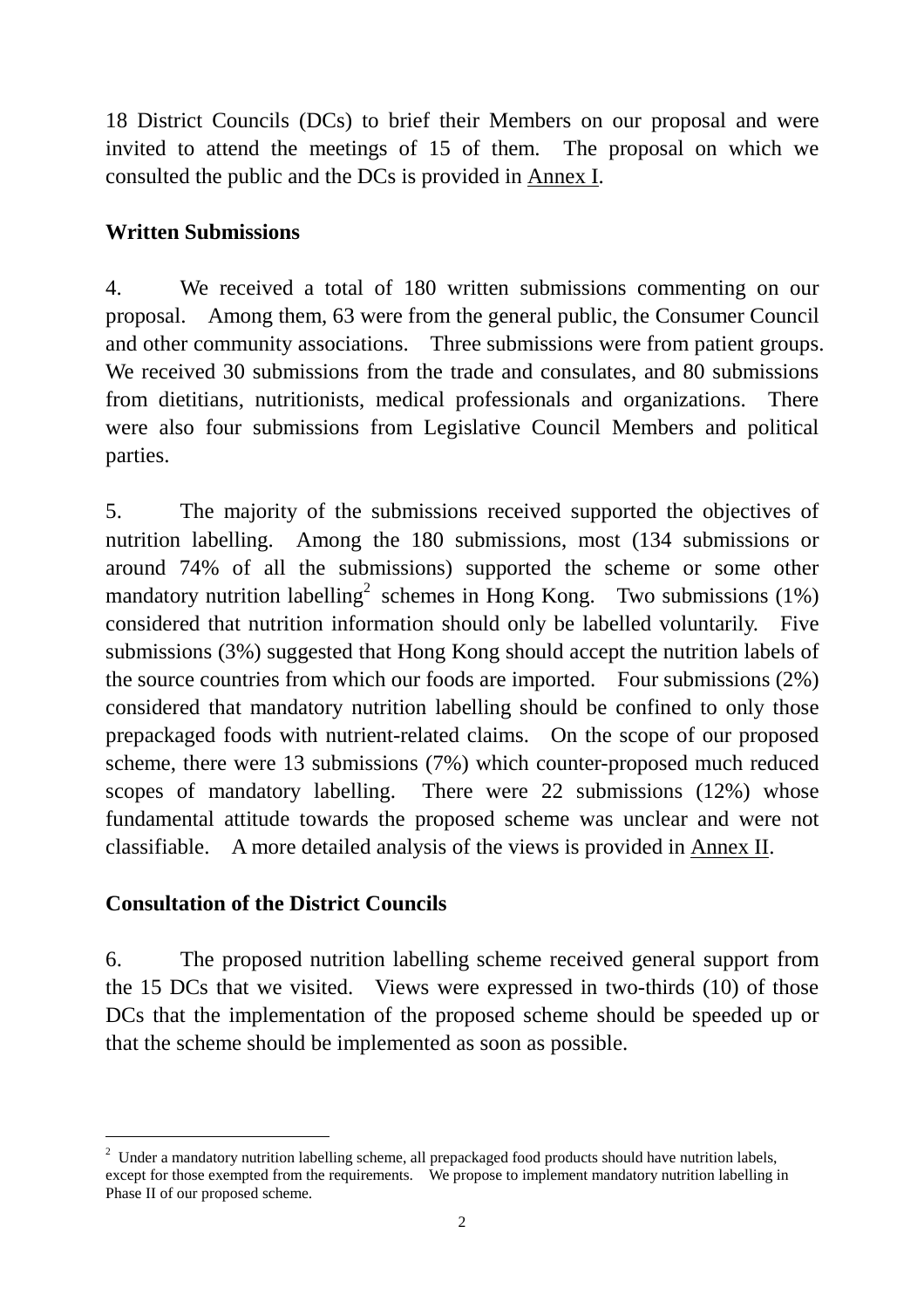### **Public Opinion Survey**

 $\overline{a}$ 

7. The views reflected in the submissions and deliberations in the DCs are echoed by the results of a public opinion survey commissioned by the Food and Environmental Hygiene Department in January  $2004<sup>3</sup>$  $2004<sup>3</sup>$  $2004<sup>3</sup>$ . In the survey, about 95 percent of the respondents supported nutrition labelling and about 87 percent considered nutrition information on food labels important. Eighty-one percent of the respondents indicated that if all prepackaged foods would be labelled with nutrition information in the future, they would use such information.

## **REGULATORY IMPACT ASSESSMENT**

8. To study the overall costs and benefits of introducing nutrition labelling to the society, including the potential benefits of lowering the overall health costs, the Administration commissioned a consultant to undertake a Regulatory Impact Assessment (RIA) to study the various options for implementing nutrition labelling in Hong Kong<sup>[4](#page-2-1)</sup>.

9. The cost and benefit analysis conducted by the consultant suggested that with the exception of the options to regulate only energy plus 3 core nutrients, all the other options would present net economic benefits to Hong Kong. A summary of the quantitative costs and benefits is presented below: -

<span id="page-2-0"></span><sup>&</sup>lt;sup>3</sup> In order to understand the public opinion towards nutrition information on labels of prepackaged foods and the implementation of a nutrition labelling scheme, a survey was conducted between 16 to 18 January 2004. In total, 1,202 respondents aged 18 or above were successfully enumerated by telephone interviews.

<span id="page-2-1"></span> $\frac{4}{1}$  For the purpose of the RIA, the consultant studied eight options for the scheme to label energy plus different combinations of core nutrients on prepackaged food. There are two options for each combination depending on whether Phase I of the option would cover products with nutrition claims only or products with claims and / or any nutrition information.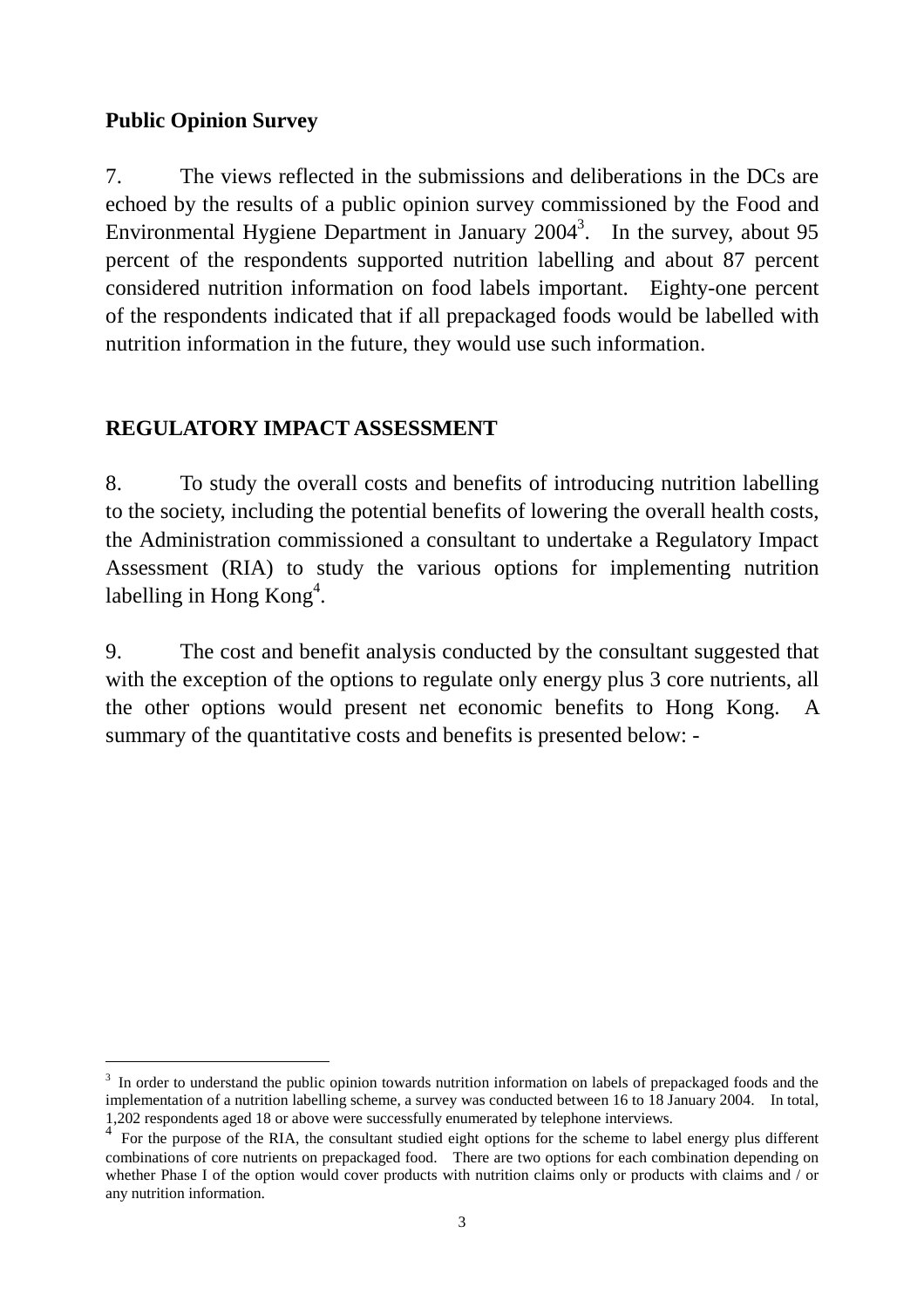| Option <sup>5</sup>                                                                                             | NPV of                      | $NPV$ of Benefits <sup>7</sup> | <b>NPV</b> of Net            | <b>Benefit-to-Cost</b> |
|-----------------------------------------------------------------------------------------------------------------|-----------------------------|--------------------------------|------------------------------|------------------------|
|                                                                                                                 | Economic Costs <sup>6</sup> | (HK\$ million)                 | <b>Benefits</b> <sup>8</sup> | Ratio <sup>9</sup>     |
|                                                                                                                 | (HK\$ million)              |                                | (HK\$ million)               |                        |
| Options I to IV: Phase I requires the labelling of prepackaged food with nutrient-related claims only.          |                             |                                |                              | All                    |
| prepackaged food must provide nutrition labels in Phase II.                                                     |                             |                                |                              |                        |
| I (energy $+9$ core nutrients)                                                                                  | 1,858                       | 10,031                         | 8,173                        | 5.4                    |
| II (energy $+7$ core nutrients)                                                                                 | 1,798                       | 6,798                          | 5,000                        | 3.8                    |
| III (energy $+5$ core nutrients)                                                                                | 1,549                       | 5,863                          | 4,314                        | 3.8                    |
| IV (energy $+3$ core nutrients)                                                                                 | 1,368                       | 830<br>$-538$                  |                              | 0.6                    |
| Options V to VIII: Phase I requires the labelling of prepackaged food with nutrient-related claims and / or any |                             |                                |                              |                        |
| nutrition labels. All prepackaged food must provide nutrition labels in Phase II.                               |                             |                                |                              |                        |
| V (energy $+9$ core nutrients)                                                                                  | 2,013                       | 11,077                         | 9,064                        | 5.5                    |
| VI (energy $+7$ core nutrients)                                                                                 | 1,944                       | 7,461                          | 5,516                        | 3.8                    |
| VII (energy $+5$ core nutrients)                                                                                | 1,671                       | 6,360                          | 4,688                        | 3.8                    |
| VIII (energy $+3$ core nutrients)                                                                               | 1,463                       | 873                            | $-590$                       | 0.6                    |

Table 1: Costs and Benefits of the Options (Phase I and Phase II) (Extracted from Table 1.5, P.10, Executive Summary of the RIA)

10. Considering the labelling requirements in other parts of the world, cost impact on the trade [10](#page-3-5) and the benefits to Hong Kong, the consultant recommended that Phase I of the scheme should cover energy plus five core

 $\overline{a}$ 

<span id="page-3-0"></span><sup>5</sup> The core nutrients for the options are: -

Options I and V: energy plus protein, carbohydrate, total fat, saturated fat, cholesterol, sugars, sodium, dietary fibre and calcium.

Options II and VI: energy plus protein, carbohydrate, total fat, saturated fat, cholesterol, sugars, sodium.

Options III and VII: energy plus protein, carbohydrate, total fat, saturated fat, sodium.

<span id="page-3-1"></span>Options IV and VIII: energy plus protein, carbohydrate, total fat. <sup>6</sup> NPV stands for "Net Present Value" of the benefits and costs in 20 years' time. This column shows the economic costs for the period of 2008 to 2027, discounted at a rate of 4% to 2005. Economic costs comprises trade compliance costs, Government enforcement costs, costs on relevant education and economic costs due to lost products. Details on trade compliance costs are provided in Appendix.<br><sup>7</sup> This column shows the total benefits for the period of 2008 to 2027, discounted at a rate of 4% to 2005. It

<span id="page-3-2"></span>comprises benefits arising from savings from avoided public hospital admissions, visits to General Practictioners

<span id="page-3-3"></span>and associated medicines, reduction in lost productivity and premature death.<br><sup>8</sup> This column shows the stream of net economic benefits (benefits less costs) for the period 2008 to 2027,

<span id="page-3-5"></span><span id="page-3-4"></span>

discounted at a rate of 4% to 2005.<br><sup>9</sup> Benefit to cost ratio is the NPV of Benefits divided by the NPV of Economic Costs.<br><sup>10</sup> Trade costs are likely to be significant for some small manufacturers, retailers and importers showed that a number of niche products with low sales revenue and profit could cease to be exported to Hong Kong, amounting to maximally between 5% and 10% (under Option V, the most stringent option to label energy plus nine core nutrients) of product variety on sale in Hong Kong. The cost to the economy arising from product losses could be as much as HK\$140 million as well as imposing recurrent opportunity costs of some HK\$20 million per annum. This could represent the closure of up to 191 (less than 1%) small businesses involved in the import and retail of food products.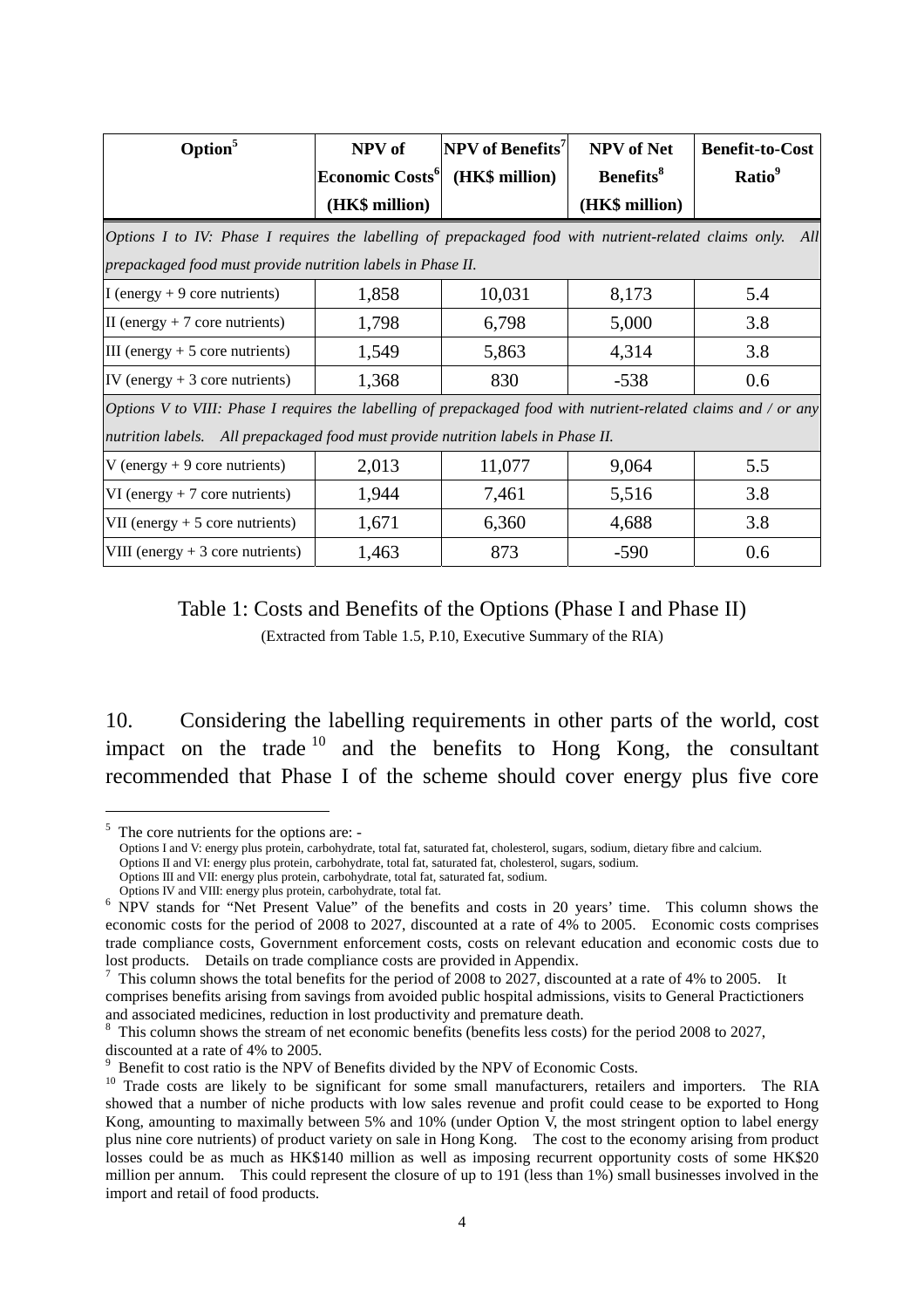nutrients, (i.e., protein, carbohydrate<sup>[11](#page-4-0)</sup>, total fat, saturated fat and sodium). There should be a two-year grace period before the implementation of Phase I. Phase II of the scheme should be expanded to cover energy plus nine core nutrients (i.e., protein, carbohydrate, total fat, saturated fat, sodium, cholesterol, sugars, dietary fibre and calcium). The timing of the implementation of Phase II should be reviewed one year after Phase I has been implemented, mainly pending developments overseas $^{12}$ . The consultant also considered that there should be at least a two-year grace period after the Administration announces the implementation of Phase  $II^{13}$ .

11. Further details of the RIA are provided in the Executive Summary attached at Annex III.

## **REVISED PROPOSAL**

 $\overline{a}$ 

12. Having considered the local health situation, views collected during the consultation exercise and the results of the RIA, we propose to introduce a nutrition labelling scheme in Hong Kong in two phases: -

> **Phase I**: Labelling of prepackaged food with nutrient-related claims only. Existing products that carry nutrition information but without claims would be excluded in Phase I. Prepackaged food with nutrient-related claims need to label energy plus five core nutrients, namely protein, carbohydrate, total fat, saturated fat and sodium on their packages, as well as any nutrient for which a claim is made. On the enactment of the relevant legislation, there will be a two-year grace period before the implementation of Phase I.

> **Phase II**: Mandatory nutrition labelling of all prepackaged food, except those exempted. All prepackaged food need to label energy plus nine core nutrients, namely protein, carbohydrate, total fat, saturated fat, sodium, cholesterol, sugars, dietary fibre and calcium, as well as any

<span id="page-4-1"></span><span id="page-4-0"></span>

<sup>&</sup>lt;sup>11</sup> "Carbohydrate" in this paper refers to "available carbohydrate", which is carbohydrate excluding dietary fibre.<br><sup>12</sup> The consultant recommended the Administration to announce the implementation of Phase II if other significant trading partners have adopted similar comprehensive schemes.<br><sup>13</sup> The consultant also recommended various measures to facilitate the effective implementation of the scheme,

<span id="page-4-2"></span>including to keep the industry cost down; provide public education and technical assistance to the industry and consumers; develop a detailed monitoring and evaluation strategy and consider measures to minimize the cost impact to small and medium-sized enterprises (SMEs).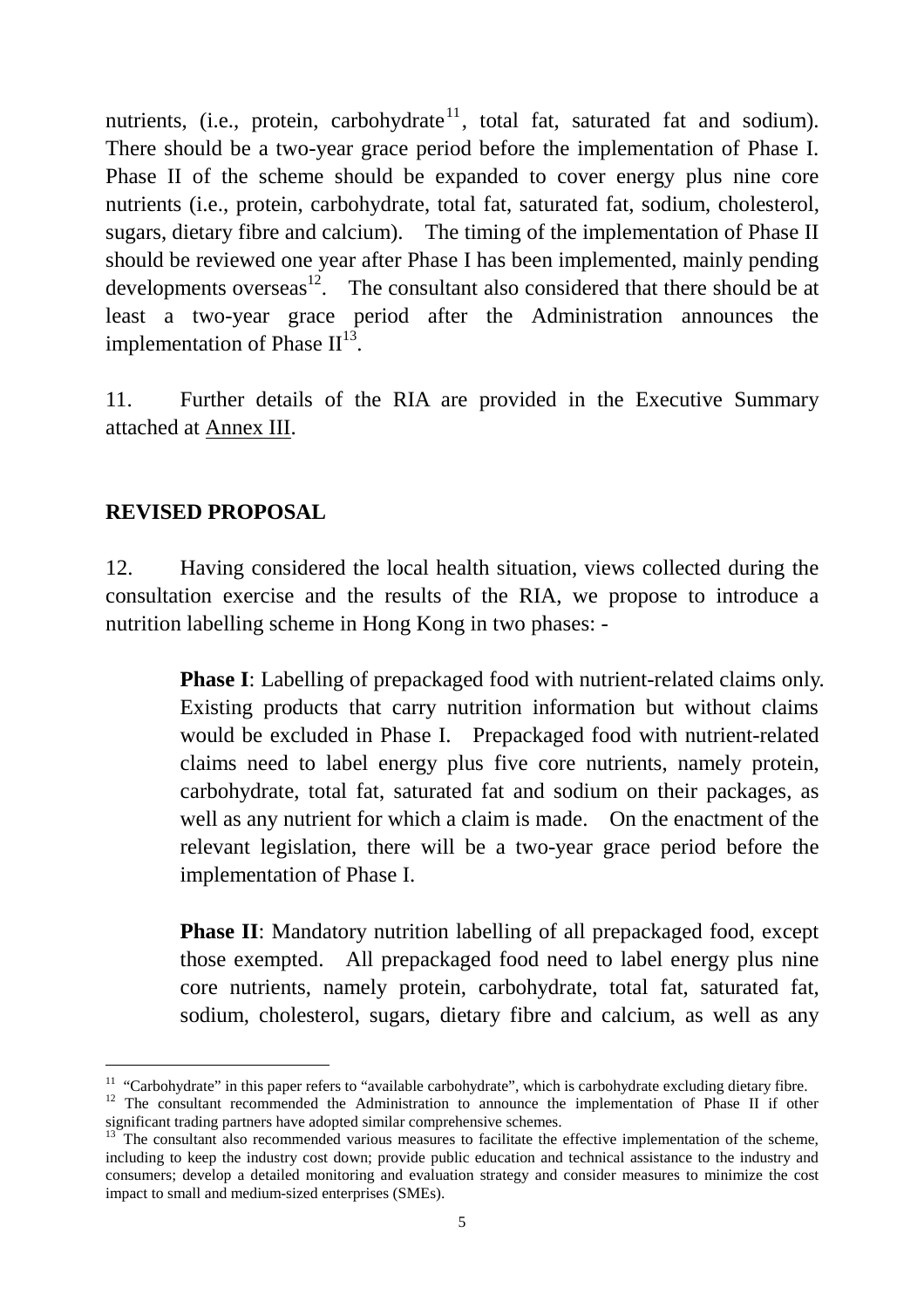nutrient for which a claim is made. Phase II will be implemented two years after the implementation of Phase I. According to the RIA findings, almost all prepackaged food in the market would require some actions to comply with the labelling requirements.

### **Justifications**

 $\overline{a}$ 

13. Internationally, nutrition labelling has been introduced to more and more jurisdictions to promote healthy eating. Overseas experience shows that the labelling of nutrition information can have positive impact on food consumption behaviour. In many countries, it also helps save healthcare costs and human lives. The views collected during our public consultation revealed that the community at large, including the professional groups, Consumer Council and other community associations, rendered strong support to the Administration to implement a nutrition labelling scheme. The results of the RIA showed that, even taking into account of its costs to the trade, mandatory nutrition labelling is beneficial to Hong Kong in the promotion of public health and the lowering of health-related costs.

14. As shown in the RIA, proceeding with the revised proposal to label "energy plus five core nutrients" during the implementation of Phase I coupled with the requirement to label energy plus nine core nutrients in Phase II will present substantial net benefits to Hong Kong through savings in health care, avoided productivity losses and reduction of premature deaths. The reason for requiring the labelling of "energy plus five core nutrients" instead of "energy plus nine core nutrients" during Phase I is that although the former option would yield less net benefits to the community than the latter option, the initial compliance cost is significantly lower. When compared with our original proposal (i.e., Option  $V^{14}$ ), the impact on the trade in Phase I due to the revised proposal is reduced by more than half in terms of the financial costs and the number of products impacted<sup>15</sup>. The revised proposal also compares favourably with the option to label "energy plus seven core nutrients" during Phase I of the scheme: -

> On the benefit side, labelling energy plus five core nutrients in Phase I still has considerable net benefits;

<span id="page-5-0"></span><sup>&</sup>lt;sup>14</sup> Under option V, energy plus nine core nutrients must be labelled. Nutrient-related claims and any nutrition information on prepackaged food would be regulated during Phase I of the scheme.

<span id="page-5-1"></span><sup>&</sup>lt;sup>15</sup> According to the RIA, the initial compliance cost during Phase I of Option V is HK\$ 193 million and that of Option III (Phase I of the revised proposal) is HK\$ 65 million.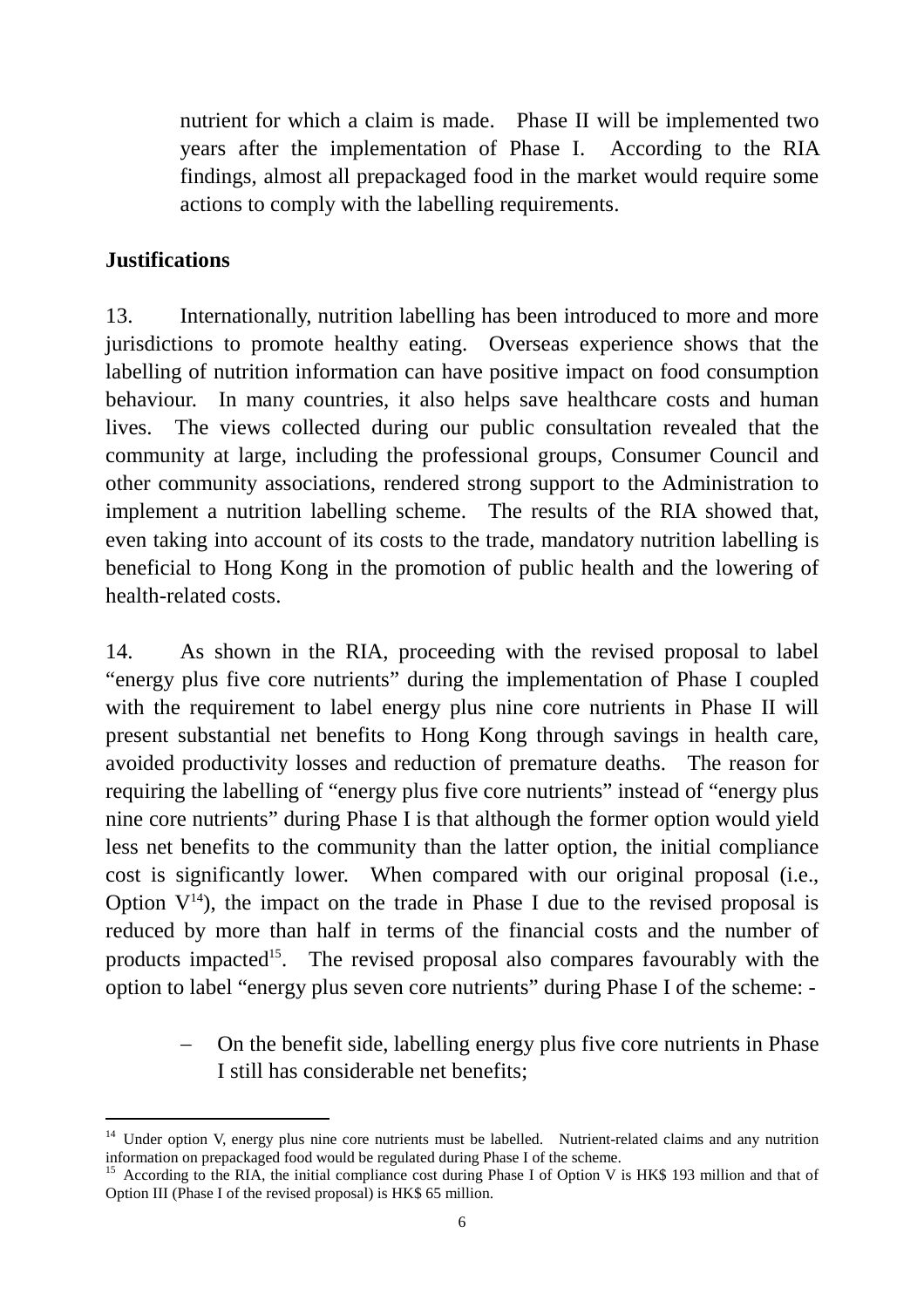- <span id="page-6-3"></span>− Initial compliance costs arising from our revised proposal in Phase I are significantly lower than those associated with the options to label energy plus seven core nutrients<sup>16</sup>;
- − Our revised proposal to label energy plus five core nutrients during the implementation of Phase I is compatible with the schemes implemented in quite a number of our key trading partners that have nutrition labelling in place. It reduces the initial cost required to test and relabel prepackaged food $17$ ; and
- In terms of cost effectiveness, the benefit-to-cost ratio of our revised proposal is comparable to the options to label energy plus seven core nutrients during Phase  $I^{18}$ .

15. The RIA showed that the net benefits to label energy plus nine core nutrients, as well as its benefit-to-cost ratio, are significantly higher than the options to label energy plus seven or five core nutrients when the effect of both Phase I and Phase II are taken into account. Further, the benefit-to-cost ratios of labelling energy plus seven and five core nutrients are the same. As such, we consider that the option of labelling "energy plus nine core nutrients" should be adopted in Phase II to benefit the community to a greater extent in the long run. On the other hand, the trade would have had a sufficient lead time to prepare for the changes required in Phase II. We believe that our revised proposal has struck the right balance between achieving our long-term public health objectives and helping the trade in adapting to the changes in the short run.

### **NEXT STEPS**

 $\overline{a}$ 

16. We will proceed with drafting the legislation. Our aim is to introduce the legislative amendments to the Legislative Council in 2006. In the mean time, we will continue our dialogue with the trade and the professional sector over the implementation issues of the scheme, including developing guidelines for nutrient testing and setting up local Nutrient Reference Values<sup>19</sup>. We will also

<span id="page-6-0"></span><sup>&</sup>lt;sup>16</sup> According to the RIA, the initial compliance costs during Phase I of Option II (energy plus seven core nutrients) and Option III (energy plus five core nutrients) are HK\$ 84 million and HK\$ 65 million respectively.

<span id="page-6-1"></span> $\frac{17}{17}$  When more countries implement or widen the scope of their nutrition labelling schemes during the grace period before the implementation of Phase II, as the current international trend suggested, the costs of nutrition labelling

<span id="page-6-2"></span>to the trade would be further lowered.<br><sup>18</sup> For Phase I only, the benefit to cost ratios of Options II, III (our revised proposal), VI and VII were 4.2, 4.2, 3.7<br>and 3.5 respectively.

<sup>&</sup>lt;sup>19</sup> Nutrient Reference Values (NRVs) are a set of values used for labelling purposes and consist of one single value for each individual nutrient. NRVs are intended to assist consumers to evaluate the contribution of a food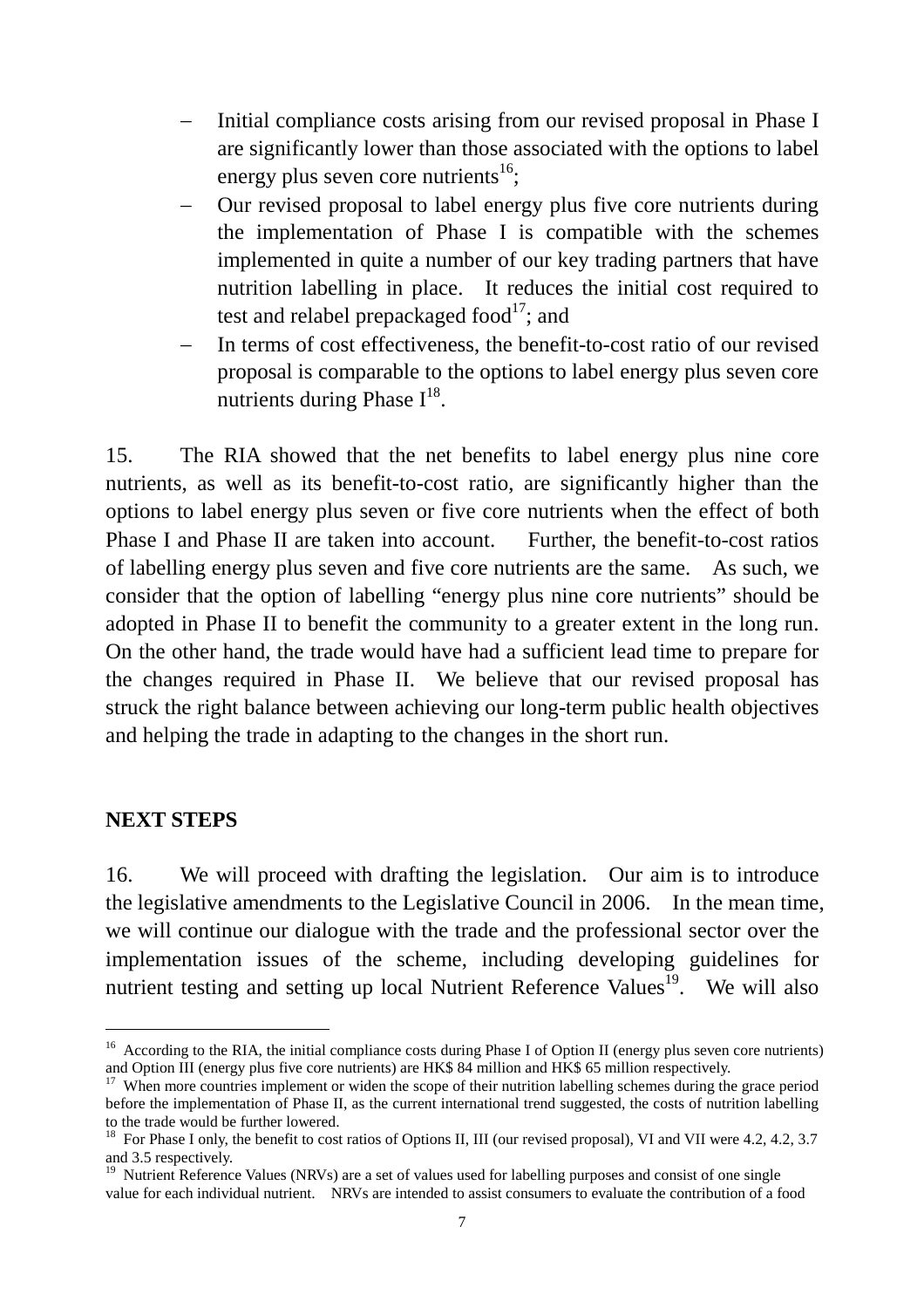strengthen our public education on the health significance of nutrition.

17. Members are invited to note the results of the public consultation exercise and the RIA, and to comment on the revised proposal for implementing the scheme in paragraphs 12 to 15.

Health, Welfare and Food Bureau Food and Environmental Hygiene Department April 2005

to their daily nutrient intake and to compose a diet suitable for their individual needs.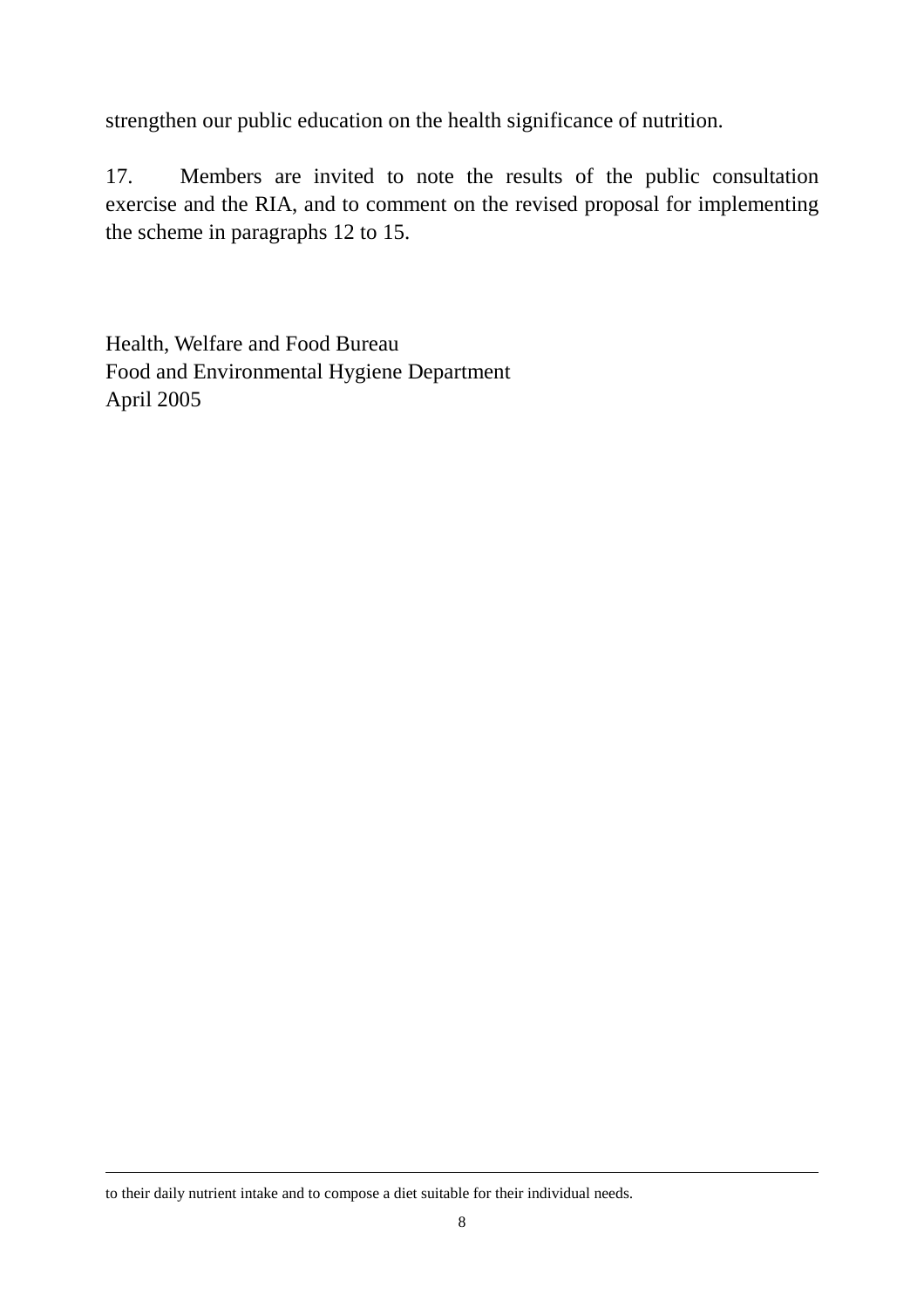**Annex I** 

# <span id="page-8-0"></span>**THE PROPOSED SCHEME[20](#page-8-0) IN THE PUBLIC CONSULTATION DOCUMENT**

| <b>Phase</b> | Coverage                                                                               | <b>No. of Core Nutrients</b>            | <b>Grace Period</b> |
|--------------|----------------------------------------------------------------------------------------|-----------------------------------------|---------------------|
|              | Nutrition labelling is required for prepackaged food products                          | Energy plus protein,                    | 2 years after       |
|              | only with nutrient-related claims.                                                     | carbohydrate, total fat,                | enactment of the    |
|              |                                                                                        | saturated fat, cholesterol, legislation |                     |
|              | Other prepackaged food products may provide nutrition labelling sugars, dietary fibre, |                                         |                     |
|              | voluntarily in accordance with specified requirements.                                 | sodium and calcium                      |                     |
|              |                                                                                        |                                         |                     |
| $\mathbf{I}$ | All prepackaged food products should have nutrition labelling,                         | Ditto                                   | 3 years after the   |
|              | except for those exempted from the requirements.                                       |                                         | implementation      |
|              |                                                                                        |                                         | of Phase I.         |

<sup>&</sup>lt;sup>20</sup> The proposed scheme is developed based on the Guidelines developed by the Codex Alimentarius Commission (Codex), local health situation and international practices. Codex, an organization created by the Food and Agriculture Organisation and the World Health Organisation, is recognized as the international authority for setting food related standards. The latest Codex Guidelines on nutrition labelling require at least the values of energy, and 3 other core nutrients (available carbohydrate, protein and fat) to be declared when nutrient-related claims are made. The Guidelines also require the declaration of the amount of any other nutrient for which a claim is made.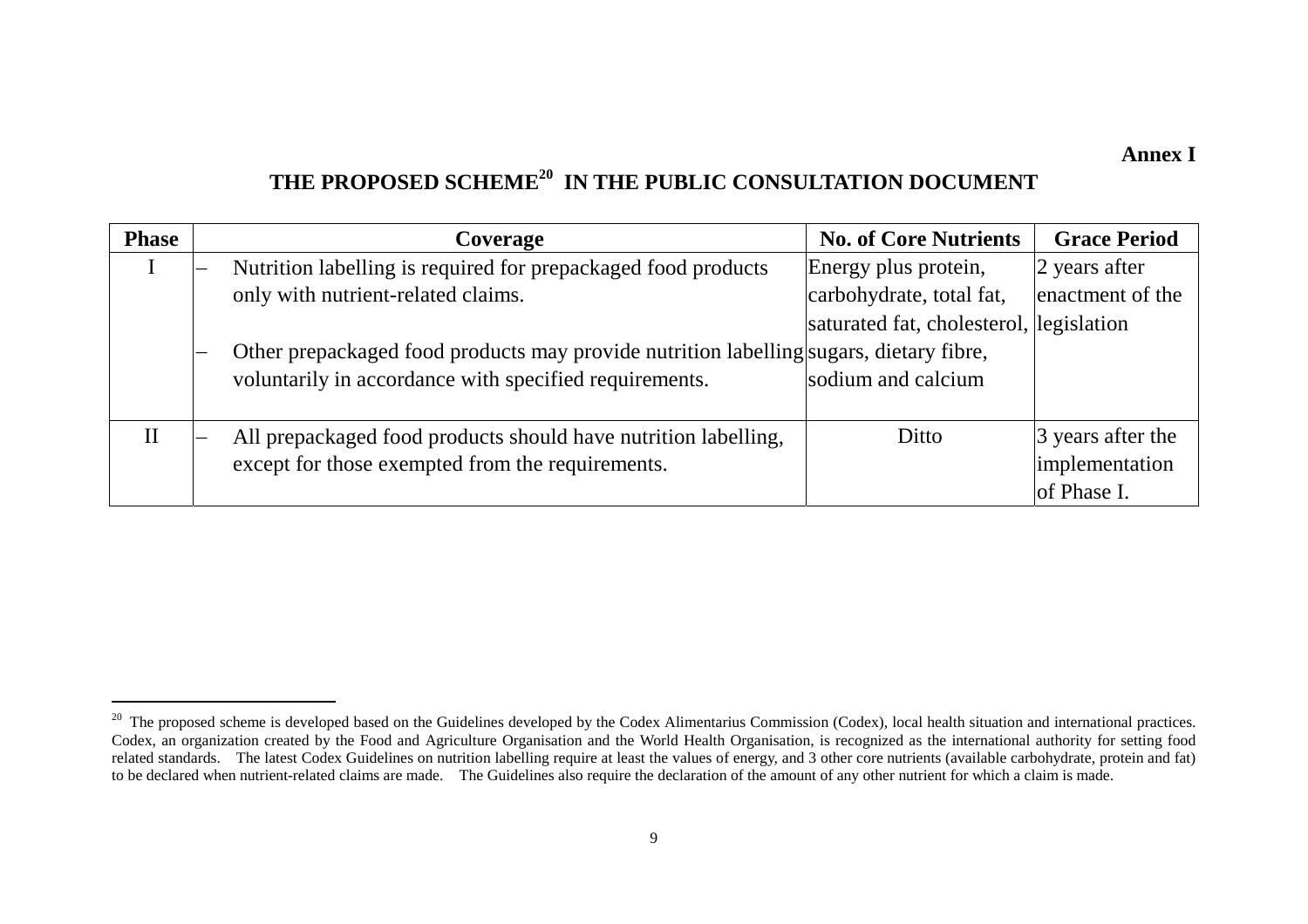### **Annex II**

# **PUBLIC CONSULTATION DETAILED ANALYSIS OF VIEWS RECEIVED**

### **Written Submissions**

### *Public, Consumer Council and Community Associations*

Among the submissions of the general public, Consumer Council and other community organizations, 50 submissions (79%) of them supported the scheme or implementing mandatory nutrition labelling in Hong Kong. Two submissions (3%) opted for the adoption of source countries' nutrition labelling requirements and one (2%) proposed a labelling scheme with a much reduced scope. Eighteen submissions (29%) from this group urged for implementing nutrition labelling in Hong Kong as soon as possible or considered the proposed grace period of the scheme too long.

2. Reasons for supporting the scheme include "nutrition labelling is an important tool of disease prevention or health promotion", "facilitates healthier choices", "consumers' right to know", "catching up with the international scene", etc. Those who considered the adoption of source countries' labelling requirements sufficient felt that Hong Kong was too small a market to have its own nutrition labelling scheme. Long-term patients also expressed their need to ascertain nutrient content in their everyday diet to control illnesses. The one submission from the public that proposed a reduced scope of nutrition labelling suggested mandating labelling of energy plus three core nutrients only.

### *Patient Groups*

3. All three (100%) of the submissions from the patient groups supported our scheme. They also urged for speedier implementation of mandatory nutrition labelling in Hong Kong. Among them, one (33%)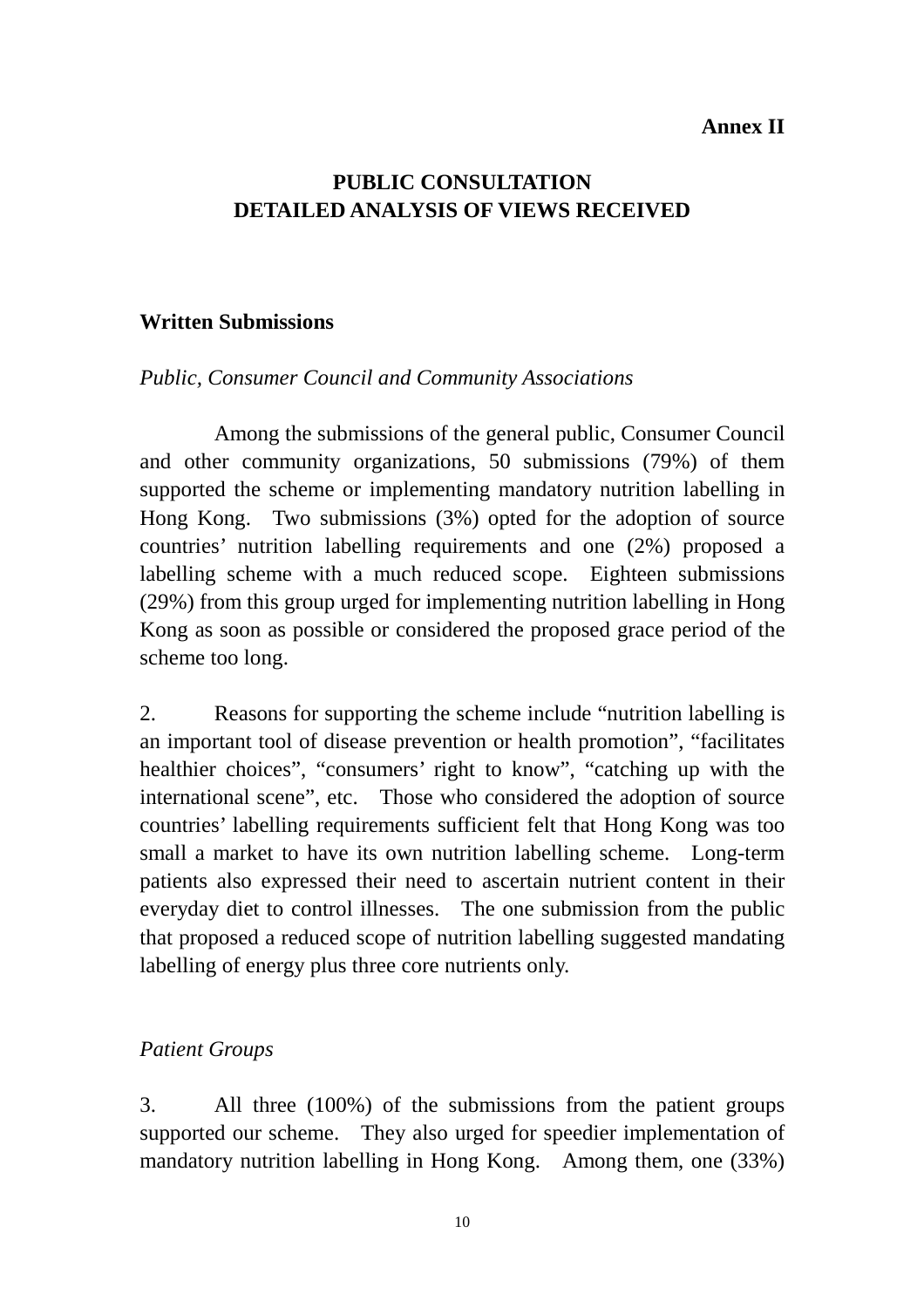submission demanded for the inclusion of food for special dietary purposes into the scheme.

## *Professionals and Related Organisations*

4. Seventy-eight (98%) of the submissions from dietitians, medical doctors and other related personnel or organizations supported the scheme or implementing mandatory nutrition labelling in Hong Kong for public interest. The professionals mostly considered nutrition labelling essential for making product-to-product comparisons and increase the practicality of therapeutic diets. Nutrition labelling is also a form of health education and encourages the manufacturing of healthier food. Two submissions (2%) proposed a more elaborate mode for implementing mandatory nutrition labelling locally.

5. Among the group, 18 submissions (23%) considered the proposed implementation timeframe too long or urged for mandating nutrition labelling as soon as possible. Five submissions (6%) considered the proposed implementation timeframe appropriate.

## *Consulates, trade and trade representatives*

6. While in support of the principles to offer consumers more information of food products to facilitate choice, the trade indicated that a mandatory nutrition labelling scheme would have serious impact on the trade and consumers alike. They were worried that the scheme would increase the costs of food. According to the trade, Hong Kong was a very small market. Overseas manufacturers would be unwilling to re-package their foods specifically to fulfill nutrition labelling requirements in Hong Kong. Eventually, overseas manufacturers would give up the Hong Kong market and this would reduce food choices for local consumers.

7. Most submissions from the trade proposed to modify the scheme fundamentally to: voluntary nutrition labelling (2 submissions or 7%), mandatory labelling for prepackaged foods with nutrient-related claims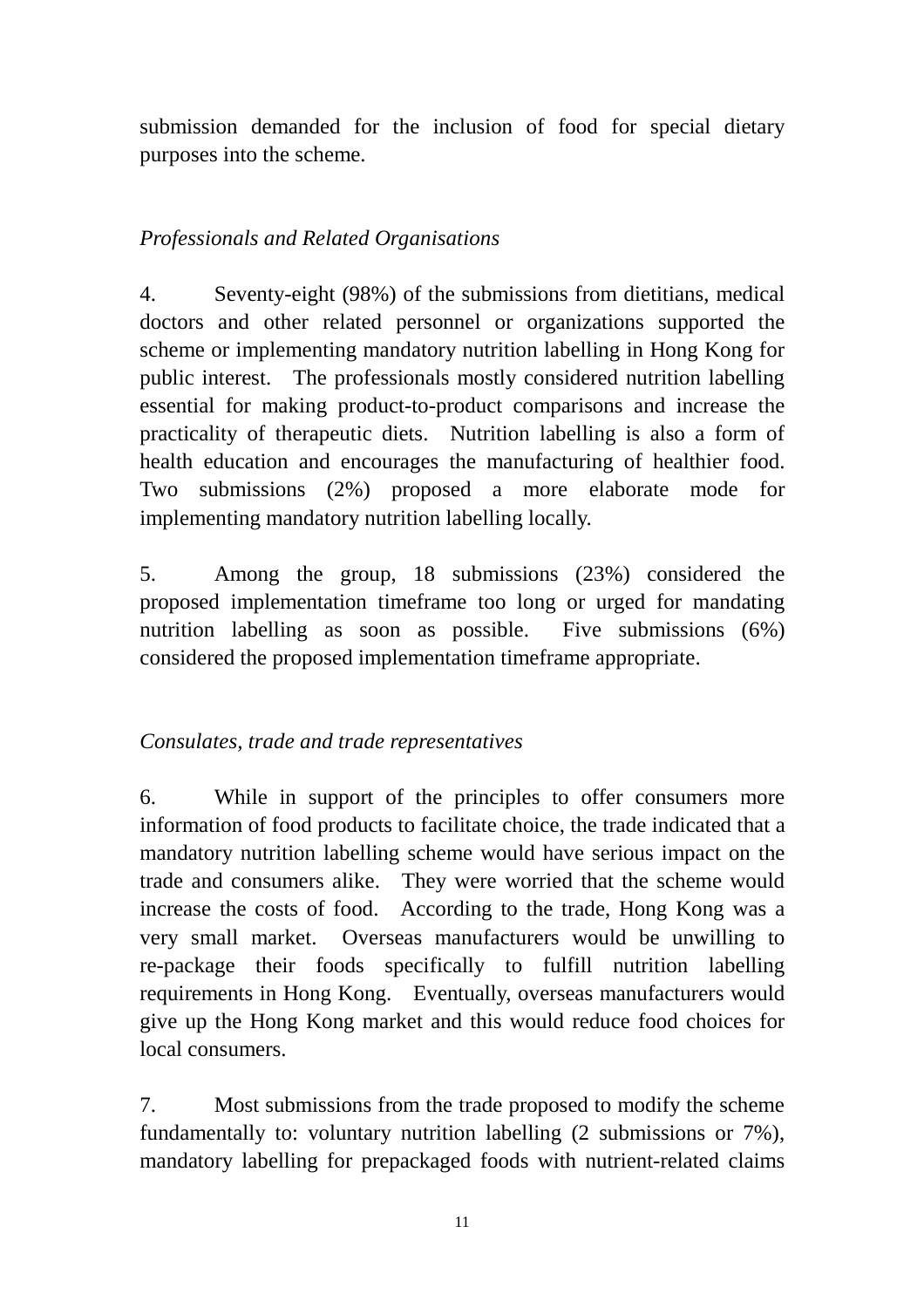only (4 submissions or 13%), adaptation of source countries' requirements (3 submissions or 10%) or mandatory nutrition labelling with much smaller scopes (9 submissions or  $30\%$ )<sup>21</sup>.

8. Generally, the trade hoped to see more limited and flexible implementation of nutrition labelling, and a scheme that synchronise with the requirements of our major trading partners, notably the Mainland (4 submissions or 13%).

## *LegCo Members and Political Parties*

9. Three of the four submissions (75%) in the group expressed support for the scheme. One submission proposed a reduced scope of mandatory nutrition labelling. Two submissions (50%) urged for a faster implementation of the scheme. The submissions generally shared the view of the general public and professionals in supporting the scheme. The views of the trade were also echoed in the submission suggesting a more limited form of nutrition labelling.

### **Other views**

 $\overline{a}$ 

10. Among the general public, patient groups, professionals and political parties, there were demands to implement mandatory nutrition labelling more widely. There are also 21 submissions from the general public, patient groups, professionals and political parties which suggested that additional nutrients, such as transfat and potassium, should be labelled compulsorily. Thirteen sets of views urged for the expansion of the scheme to cover foods for infants, young children, food for dietary purposes, etc. Ten submissions urged for enlarging the scope of exemptions. There was considerable emphasis on the need for public education and effective enforcement.

<span id="page-11-0"></span> $21$  For the last category, the trade and their representative proposed that the scope of mandatory nutrition labelling should be confined to certain food types: foods packed in Hong Kong, specified staple foods, locally produced foods, or foods with nutrient-related claims. Imported food should be required to comply with source countries' requirements only. In case of mandatory labelling, those submissions from the trade suggested that only carbohydrate, protein, fat and energy level would need to be labelled compulsorily.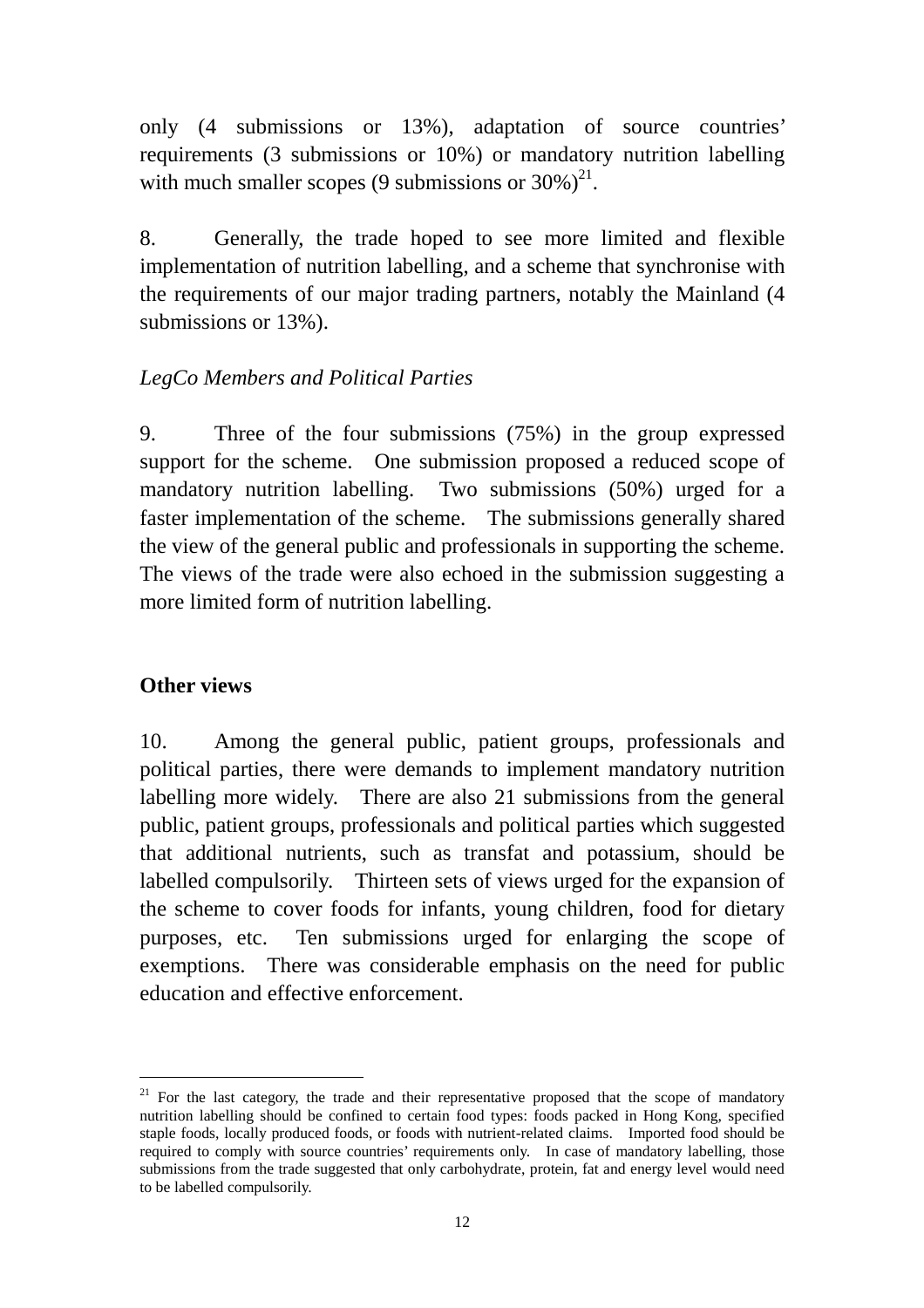# **District Councils (DCs)**

11. There were also calls in the DCs for including foods for infants, young children and special dietary purposes under the ambit of the scheme. Concerns were raised in seven DCs regarding compliance costs, the difficulties imposed on the trade or that the costs might be transferred to consumers. DC members also made various comments as to the number of core nutrients, expression and presentation of nutrient content, nutrient-related claims, Nutrient Reference Value, exemptions, etc.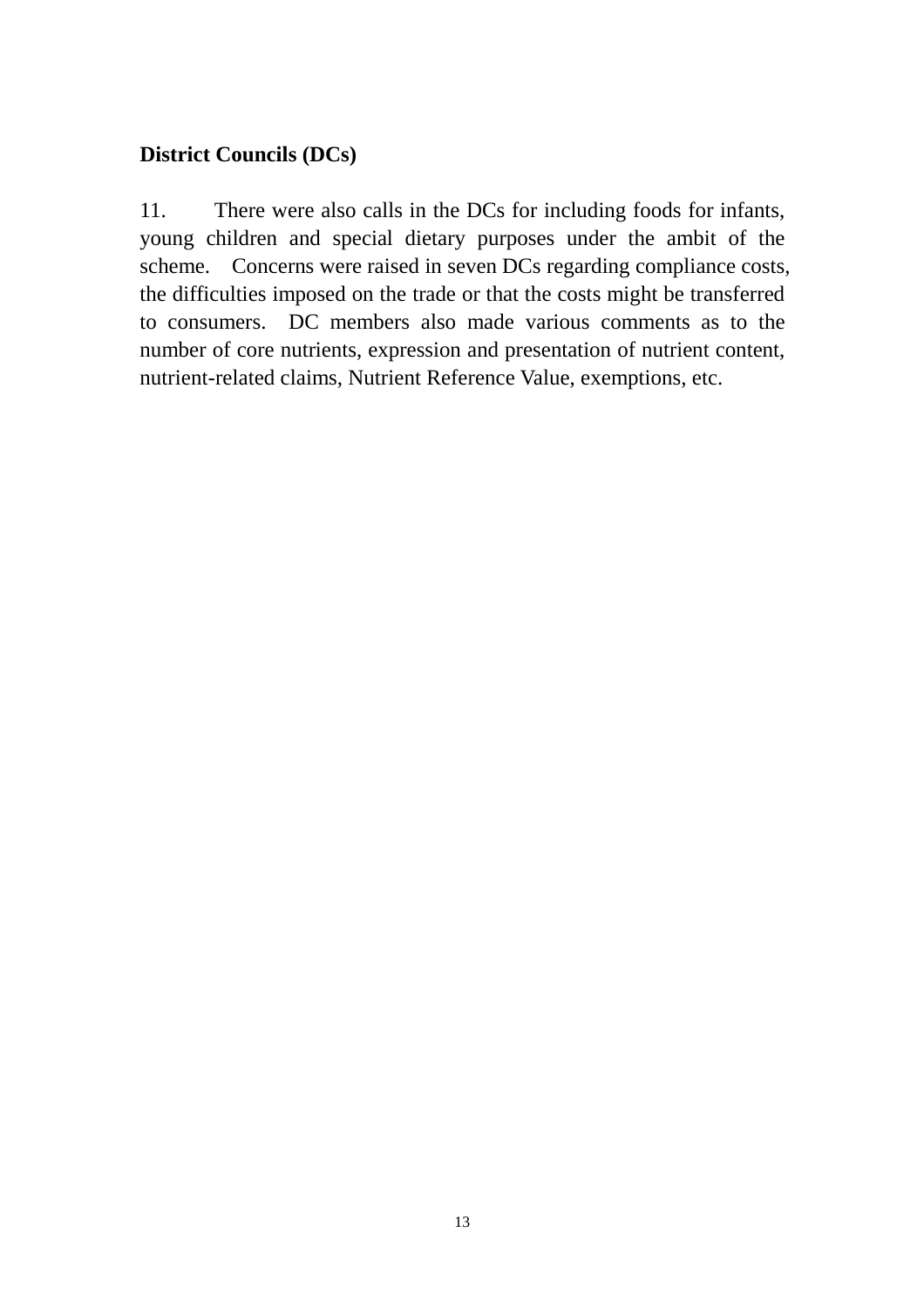| Option                                                                                                 | NPV of Trade Costs <sup>22</sup> (HK\$ million)                                                        |  |  |  |  |  |
|--------------------------------------------------------------------------------------------------------|--------------------------------------------------------------------------------------------------------|--|--|--|--|--|
| Options I to IV: Phase I requires the labelling of prepackaged food with nutrient-related claims only. |                                                                                                        |  |  |  |  |  |
| All prepackaged food must provide nutrition labels in Phase II.                                        |                                                                                                        |  |  |  |  |  |
| I (energy $+9$ core nutrients)                                                                         | 1,615                                                                                                  |  |  |  |  |  |
| $\text{II}$ (energy + 7 core nutrients)                                                                | 1,563                                                                                                  |  |  |  |  |  |
| $III$ (energy + 5 core nutrients)                                                                      | 1,338                                                                                                  |  |  |  |  |  |
| IV (energy $+3$ core nutrients)                                                                        | 1,180                                                                                                  |  |  |  |  |  |
|                                                                                                        | Options V to VIII: Phase I requires the labelling of prepackaged food with nutrient-related claims and |  |  |  |  |  |
| / or any nutrition labels. All prepackaged food must provide nutrition labels in Phase II.             |                                                                                                        |  |  |  |  |  |
| V (energy $+9$ core nutrients)                                                                         | 1,757                                                                                                  |  |  |  |  |  |
| $VI$ (energy + 7 core nutrients)                                                                       | 1,697                                                                                                  |  |  |  |  |  |
| VII (energy $+5$ core nutrients)                                                                       | 1,451                                                                                                  |  |  |  |  |  |
| VIII (energy $+3$ core nutrients)                                                                      | 1,268                                                                                                  |  |  |  |  |  |

Table 2: Trade Costs of the Options (Phase I and Phase II)

(Extracted from Table 1.5, P.10, Executive Summary of the RIA)

 $\overline{a}$ 

<span id="page-13-0"></span> $22$  This column shows the trade compliance costs for the period of 2008 to 2027, discounted at a rate of 4% to 2005. It includes testing costs and relabelling costs.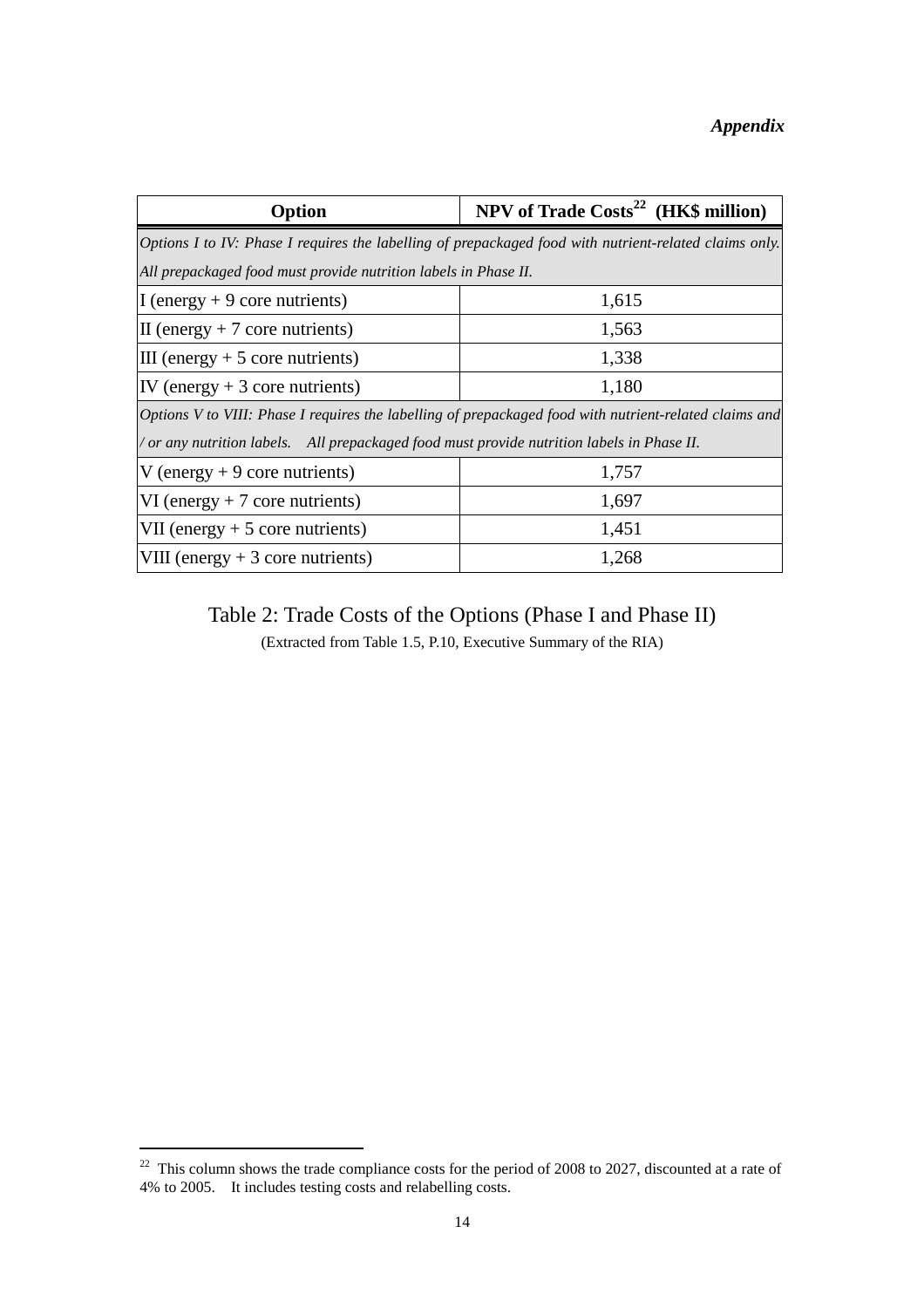|            | <b>EXECUTIVE SUMMARY</b>                 |   |
|------------|------------------------------------------|---|
| 1.1        | <i><b>INTRODUCTION</b></i>               |   |
| 1.2        | <b>KEY RECOMMENDATIONS</b>               |   |
| 1.3        | <b>BACKGROUND TO THE STUDY</b>           | 2 |
| 1.4        | <b>OPTIONS EXAMINED DURING THE STUDY</b> | 4 |
| 1.5        | <b>BUSINESS STAKEHOLDER COMMENTS</b>     | 5 |
| <b>1.6</b> | <b>ANALYSIS OF BENEFITS AND COSTS</b>    | 6 |
| 1.7        | <b>FINDINGS AND RECOMMENDATIONS</b>      | 9 |
|            |                                          |   |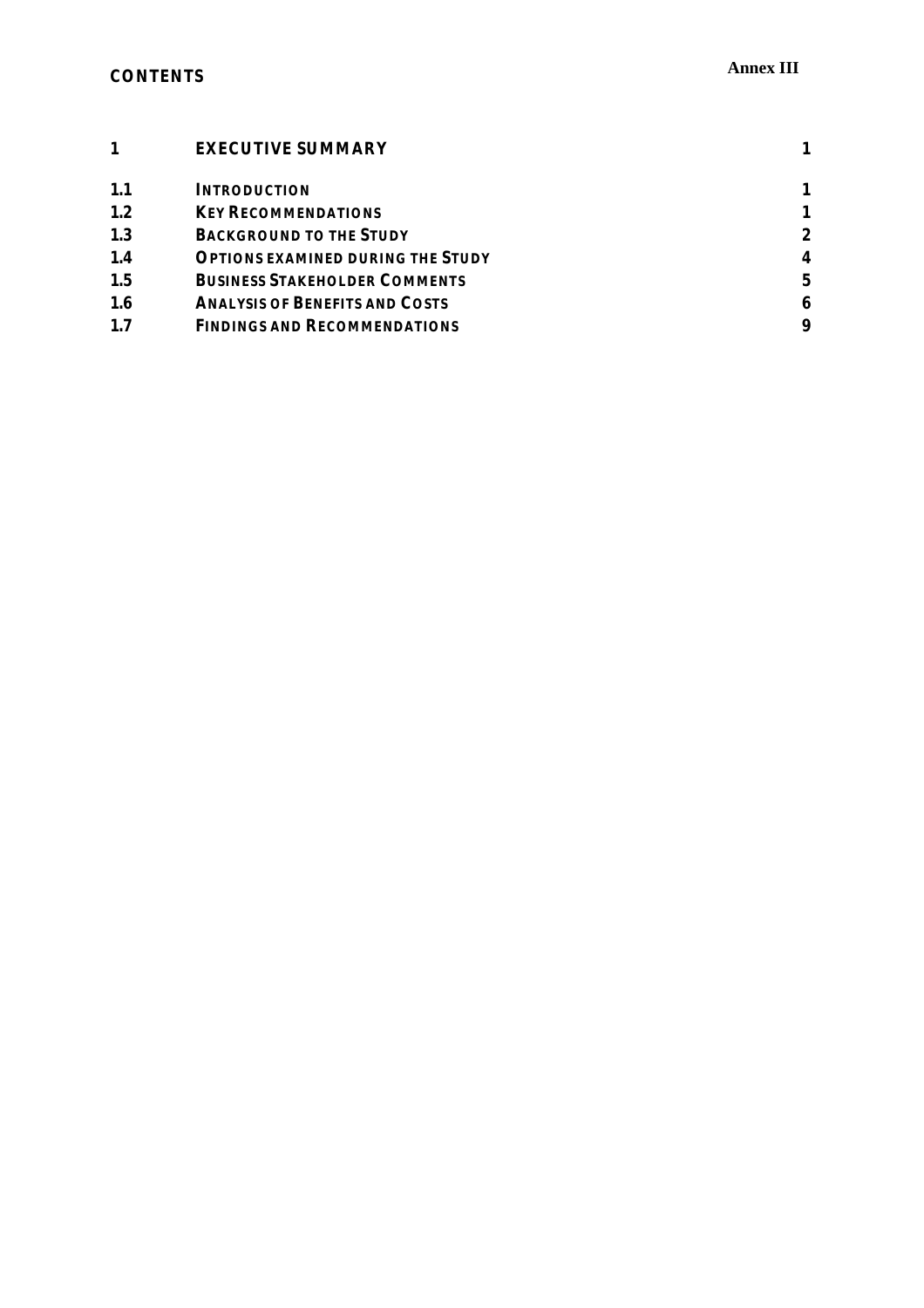#### *1 EXECUTIVE SUMMARY*

#### *1.1 INTRODUCTION*

ERM was commissioned by the Economic Analysis and Business Facilitation Unit, Financial Secretary's Office, to undertake a Regulatory Impact Assessment (RIA) to consider options for a labelling scheme for nutrition information. The objective of the RIA was to assess the health and economic impacts of introducing a nutrition labelling scheme in Hong Kong.

#### *1.2 KEY RECOMMENDATIONS*

As a result of this assessment, ERM recommends that the Administration should initially proceed with a scheme that requires nutrition labelling for any pre-packaged food product that makes a nutrient-related claim on its packaging. Such nutrition labelling should meet the specified requirements and include information on the quantity of the nutrient being claimed as well as the energy, protein, available carbohydrate, fat, saturated fat and sodium content of the product. Such a scheme should be introduced with a two-year grace period.

The assessment undertaken indicates that, combined with an education programme and corresponding changes in consumer behaviour, this approach would have significant benefits to Hong Kong in terms of improved health and a reduction in associated health costs and productivity losses. Furthermore, this initial scheme is similar to that in place in a number of key trading partners. Indeed, the analysis suggests that such an approach would have a net economic benefit to Hong Kong, generating over two hundred million dollars of economic savings per year, while the costs imposed on the food sector are unlikely to exceed HK\$ 40 million, which is only 0.2% of household expenditure on pre-packaged food products.

A statement of intent to introduce a more comprehensive nutrition-labelling scheme in the future should accompany the implementation of this initial scheme. It is recommended that this second phase of implementation should require all-prepackaged food to provide information on their nutrient content and that the number of nutrients requiring labelling should be increased. In addition to the labelling of energy, protein, available carbohydrate, fat, saturated fat and sodium, the second phase of implementation would require labelling of cholesterol, sugars, dietary fibre and calcium. Of the options examined, the assessment suggested that this option (eg, labelling energy plus nine nutrient categories) would have the highest benefits to Hong Kong in terms of improved health and a reduction in associated health costs and productivity losses as well as being the most cost-effective (eg, highest benefit to cost ratio).

The timing of implementation of this second phase should be subject to review. One key factor to be taken into consideration is the developments overseas. Hong Kong imports the vast majority of its products from overseas and the introduction of a comprehensive nutrition labelling scheme (such as that suggested for the second phase of implementation) in Hong Kong would require substantial action by food industries to ensure compliance. These compliance costs with regard to testing would be significantly reduced if the implementation of the scheme were timed to correspond with developments overseas (1). ERM is therefore recommending that the timing of implementation of the second phase be reviewed three years after the legislative enactment. This will allow one full year of

(1) Compliance cost would be significantly reduced as less products would require testing exclusively for the Hong Kong scheme and relabelling efforts could be combined with those for overseas schemes.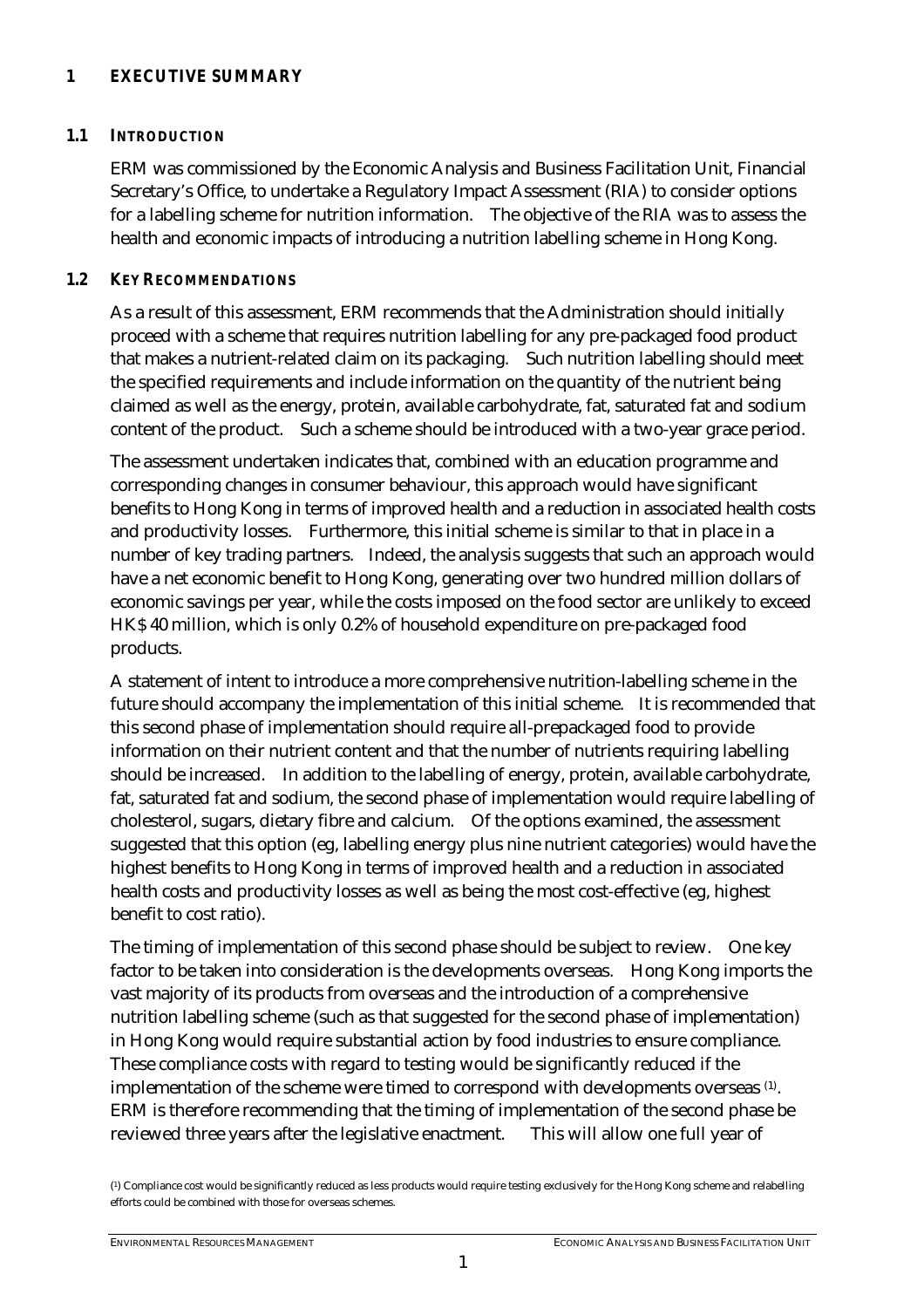implementation of Phase I to be taken into account in the review. If other significant trading partners have adopted similar comprehensive schemes then ERM recommends that the Administration announces the implementation of the second phase, allowing at least a two-year grace period for the trade to ensure compliance.

The background to these recommendations, the analysis undertaken during the RIA and the findings of such analysis, as well as possible supporting measures to this proposed approach are summarized in the subsequent sections. Further details can be found in the main study report.

#### *1.3 BACKGROUND TO THE STUDY*

Nutrition-related diseases are important public health problems in many parts of the world, including Hong Kong. Nutrition labelling is a valuable mechanism to help change eating behaviour. Existing legislation in Hong Kong does not include specific provision for standardised nutrition information on food labels. In addition, the data to support the nutrition claims displayed on food labels are often not available and nutrition claims on packages are sometimes misleading.

Codex (1) guidelines suggest the listing of energy value, amounts of protein, available carbohydrate (ie, carbohydrate excluding dietary fibre) and fat. The guidelines also recommend the inclusion of the amount of any other nutrient for which a nutrition claim is made and the amount of any other nutrient considered to be relevant for maintaining a good nutritional status, as required by national legislation.

Overseas, nutrition labelling either on general food types or specified foods is increasingly becoming mandatory. At least 27 countries have labelling schemes on nutrition claims and 18 countries have nutrition labelling schemes on certain foods with special dietary uses. Of particular note and relevance to Hong Kong, is the fact that Mainland China has drafted legislation requiring nutrition labelling and is currently considering implementation details (including timing).

Consistent with worldwide trends, the Administration is considering introducing a mandatory nutrition-labelling scheme in phases. The scheme is intended to enhance public health by:

- facilitating consumers in making healthy food choices;
- encouraging food manufacturers to apply sound nutrition principles in the formulation of foods which would benefit public health; and
- regulating misleading or deceptive nutrition labels and claims.

*Table 1.1* illustrates the nutrition labelling requirements of nine countries/regions that represent important trading partners for food items in Hong Kong. All nine of them require the labelling of four core nutrients as specified in the Codex guidelines, while products meeting the requirements of six of these jurisdictions (Australia, New Zealand, Canada, the USA, the European Community and Thailand) would have the requisite nutrient information for the initial option recommended for implementation in Hong Kong (ie, Phase I requiring labelling of energy plus the three core nutrients specified in Codex, saturated fat and sodium when nutrition claims are made).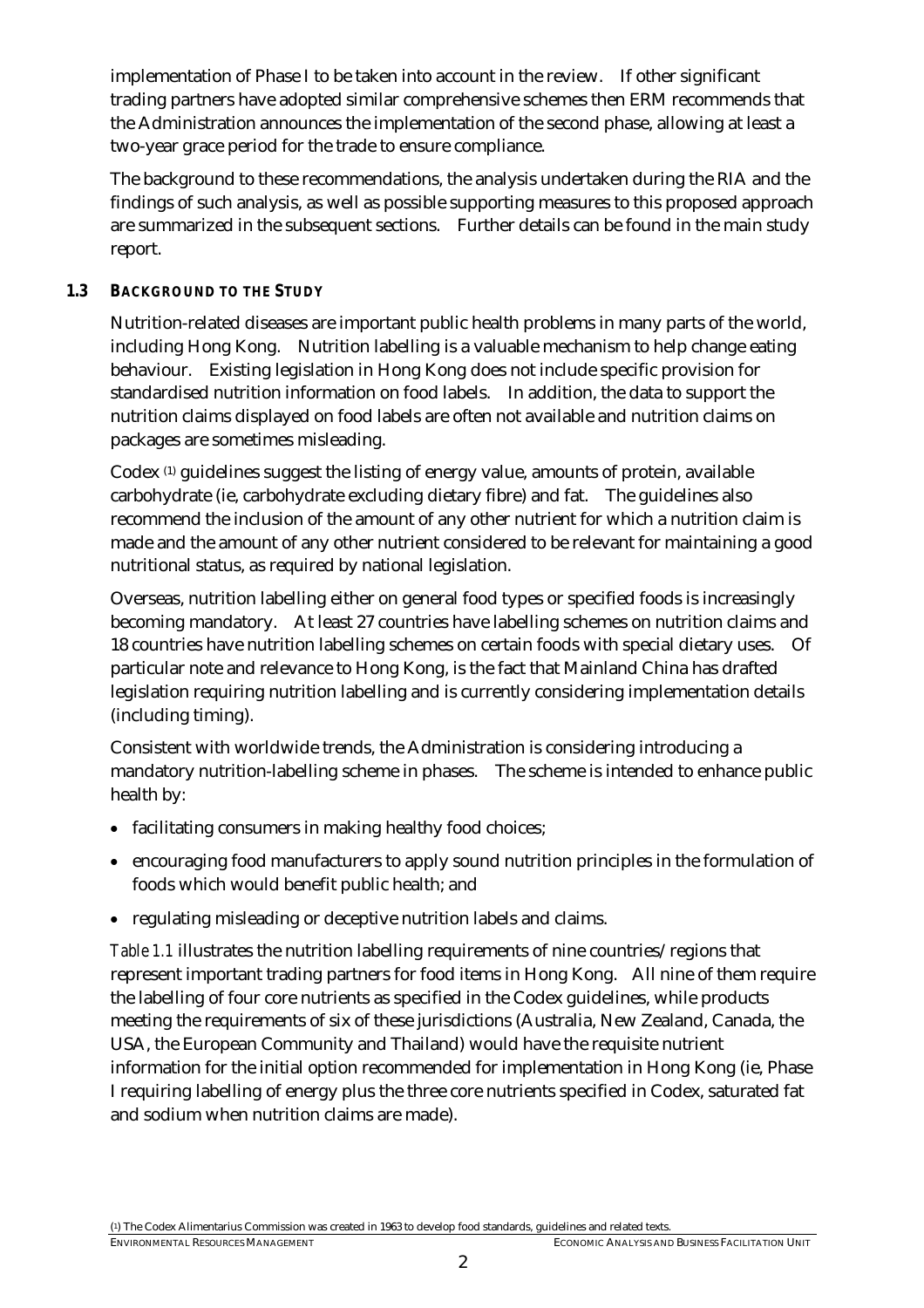| <b>Countries</b>         | Energy,<br>Protein,<br>Carbohydrate           | <b>Saturated</b><br>Fat |  | Sodium Sugar Cholesterol Fibre Calcium |  | <b>Other</b><br><b>Nutrients</b> | <b>Total</b> | <b>Specified Nutrient Content Expression</b>                                                                                                                                                                   |
|--------------------------|-----------------------------------------------|-------------------------|--|----------------------------------------|--|----------------------------------|--------------|----------------------------------------------------------------------------------------------------------------------------------------------------------------------------------------------------------------|
| Mandatory Labelling      | & Fat                                         |                         |  |                                        |  |                                  |              |                                                                                                                                                                                                                |
| Australia/NZ             |                                               |                         |  |                                        |  |                                  |              | Per serving and per 100g (or 100 ml)                                                                                                                                                                           |
|                          |                                               |                         |  |                                        |  |                                  |              |                                                                                                                                                                                                                |
| Canada <sup>(1)</sup>    |                                               |                         |  |                                        |  |                                  | 14           | Per serving                                                                                                                                                                                                    |
| Malaysia <sup>(2)</sup>  |                                               |                         |  |                                        |  |                                  | 4            | Per 100g (or per 100 ml) or per package if the package<br>contains only a single portion and per serving as<br>quantified on the label                                                                         |
| $USA^{(3)}$              |                                               |                         |  |                                        |  |                                  | 14           | Per serving                                                                                                                                                                                                    |
|                          | Mandatory Labelling in some circumstances (4) |                         |  |                                        |  |                                  |              |                                                                                                                                                                                                                |
| EC <sub>(5)</sub>        |                                               |                         |  |                                        |  |                                  | 8            | Per 100 g (or per 100 ml). In addition, this information may<br>be given per serving as quantified on the label or per<br>portion, provided that the number of portions contained in<br>the package is stated. |
| Japan <sup>(6)</sup>     |                                               |                         |  |                                        |  |                                  | 5            | Per 100g (or 100mL), or per serving,<br>per package, or per other appropriate unit.                                                                                                                            |
| Singapore <sup>(7)</sup> |                                               |                         |  |                                        |  |                                  | 8            | Per serving and Per 100g (or per 100mL)                                                                                                                                                                        |
| Thailand <sup>(8)</sup>  |                                               |                         |  |                                        |  |                                  | 15           | Per serving. Per 100g (or per 100mL) shall be used if the<br>serving size cannot be determined.                                                                                                                |

#### *Table 1.1 International Labelling Requirements on Core Nutrients*

Further details of some of the schemes can be found in *Annex B* of the main report.

#### **Notes**:

- (1) Canada published regulations making nutrition labelling mandatory on most food labels in 2003, which will commence implementation by the end of 2005.
- (2) Mandatory labelling for the following foods: cereal food and bread; milk product; flour confection (eg pastry, cake, biscuit etc); canned meat, fish and vegetable; canned fruit and various fruit juices; salad dressing and mayonnaise, and; soft drinks.
- (3) Transfat is required on the Nutrition Facts panel in the U.S. by January 1, 2006. This will take the total number of nutrients required to 15.
- (4) A number of countries only require nutrition labelling when a nutrient-related claim is made on the packaging or where any nutrient-related information is included on the packaging.
- (5) The EC Directive on nutrient labelling requires mandatory labelling when a nutrient-related claim is made. When any claim is made then nutrition labels should be provided for claim nutrient(s) as well as energy value and the amounts of protein, carbohydrate and fat. However if a nutrition claim is made for sugars, saturated fat, fibre or sodium then all eight nutrients should be labelled.
- (6) Mandatory labelling in Japan for products with claims or existing labels. The listing of calories, protein, fat, carbohydrates, sodium and claimed nutrient(s) is required.
- (7) Mandatory labelling in Singapore for products with claims requires the listing of energy, protein, carbohydrates, fat and the claimed nutrient(s). In addition, nutrition labelling voluntary guidelines includes the listing of the above 8 core nutrients. Voluntary guidelines currently under review, considering proceeding to a mandatory scheme.
- (8) Mandatory labelling in Thailand for food with claims and food that use nutritional values in sales promotion; food specifically targeted at a group of consumers eg elderly people; and other foods as may be specified by the FDA. Label must include claimed nutrient(s) plus the required nutrients on the label.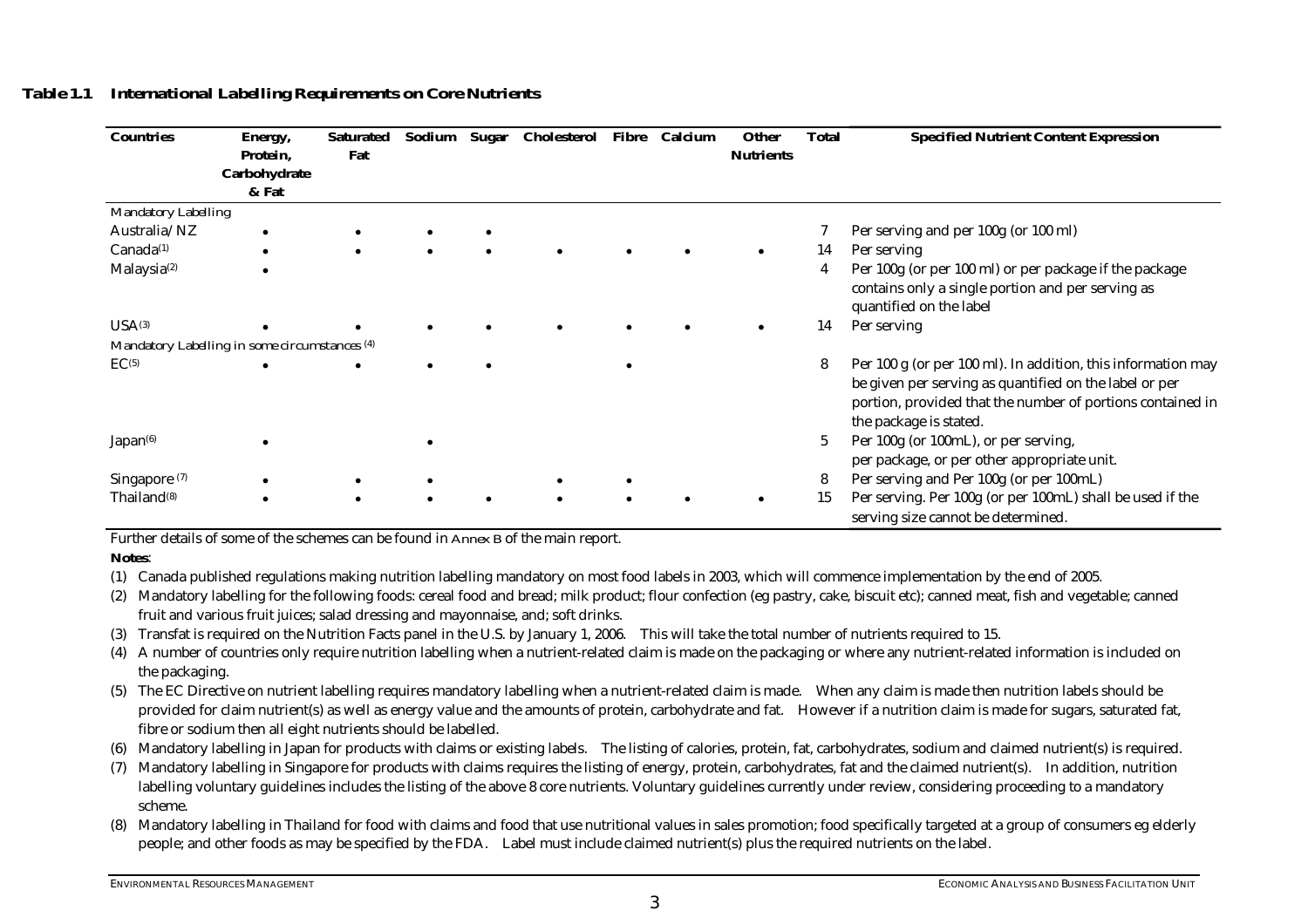#### *1.4 OPTIONS EXAMINED DURING THE STUDY*

Based on experience overseas and the consultation exercise initiated in November 2003, the Steering Group for the Study proposed eight possible implementation options for analysis by ERM (Option I to VIII). Each option provides for a two-phased approach, requires a number of different nutrients to be labelled in a specified nutrient content expression (specified requirements(1)) and includes exemptions. In addition, ERM examined the implication of delaying the second phase of implementation. The options are summarised in *Table 1.2.* It is noted that Option V is the scheme that was put forward in public consultation.

#### *Table 1.2 Definition of Options*

| <b>Options</b>                                | <b>Number of nutrients</b>                                                                                                                                                                                                                          | <b>Phase I Approach</b>                                                                                                                                                                                                                                             | <b>Phase II</b><br>Approach                                                                      |
|-----------------------------------------------|-----------------------------------------------------------------------------------------------------------------------------------------------------------------------------------------------------------------------------------------------------|---------------------------------------------------------------------------------------------------------------------------------------------------------------------------------------------------------------------------------------------------------------------|--------------------------------------------------------------------------------------------------|
| п<br>Ш<br>IV<br>v<br>VI<br><b>VII</b><br>VIII | $Energy + 9$ core nutrients<br>$Energy + 7$ core nutrients<br>Energy $+5$ core nutrients<br>$Energy + 3 core nutrients$<br>$Energy + 9$ core nutrients<br>$Energy + 7$ core nutrients<br>$Energy + 5$ core nutrients<br>$Energy + 3 core nutrients$ | If packaging includes a nutrient-related claim<br>then labelling is required to meet the specified<br>requirements.<br>If packaging includes a nutrient-related claim<br>and/or an existing label then labelling is<br>required to meet the specified requirements. | All products<br>must be labelled<br>and labelling<br>must meet the<br>specified<br>requirements. |

#### *Phase I Approach*

For each of the eight options, nutrition labelling meeting the specified requirements must be provided on any pre-packaged food product that includes a nutrient-related claim. For Options I to IV, prepackaged foods that do not include a nutrient-related claim can voluntarily provide nutrition labelling in any format. However, for Options V to VIII, nutrition labelling must meet specified requirements if it is provided on a pre-packaged food product.

#### *Phase II Approach*

In Phase II mandatory nutrition labelling is required for all prepackaged foods, except for those granted an exemption.

#### *Number of Nutrients Requiring Labels*

The Study examines four possible variations on the number of core nutrients requiring labels. These are as follows:

- Energy plus 9 core nutrients, including protein, available carbohydrate, fat, saturated fat, sodium, cholesterol, sugars, dietary fibre and calcium.
- Energy plus 7 core nutrients, including protein, available carbohydrate, fat, saturated fat, sodium, cholesterol and sugars.
- Energy plus 5 core nutrients, including protein, available carbohydrate, fat, saturated fat and sodium.

<sup>(1)</sup> Energy/nutrients have to be expressed in either of the following manner : (i) in absolute amount in kilocalories/metric unit per 100 g (or per 100 ml) of food; and/or (ii) if the package contains only a single portion, in absolute amount in kilocalories/metric unit per package. In addition, energy/nutrients may be expressed : (i) in absolute amount in kilocalories/metric unit per serving as quantified on the label; or (ii) in relative amount in terms of percentages of the local NRVs per 100 g (or per 100 ml) or per serving as quantified on the label.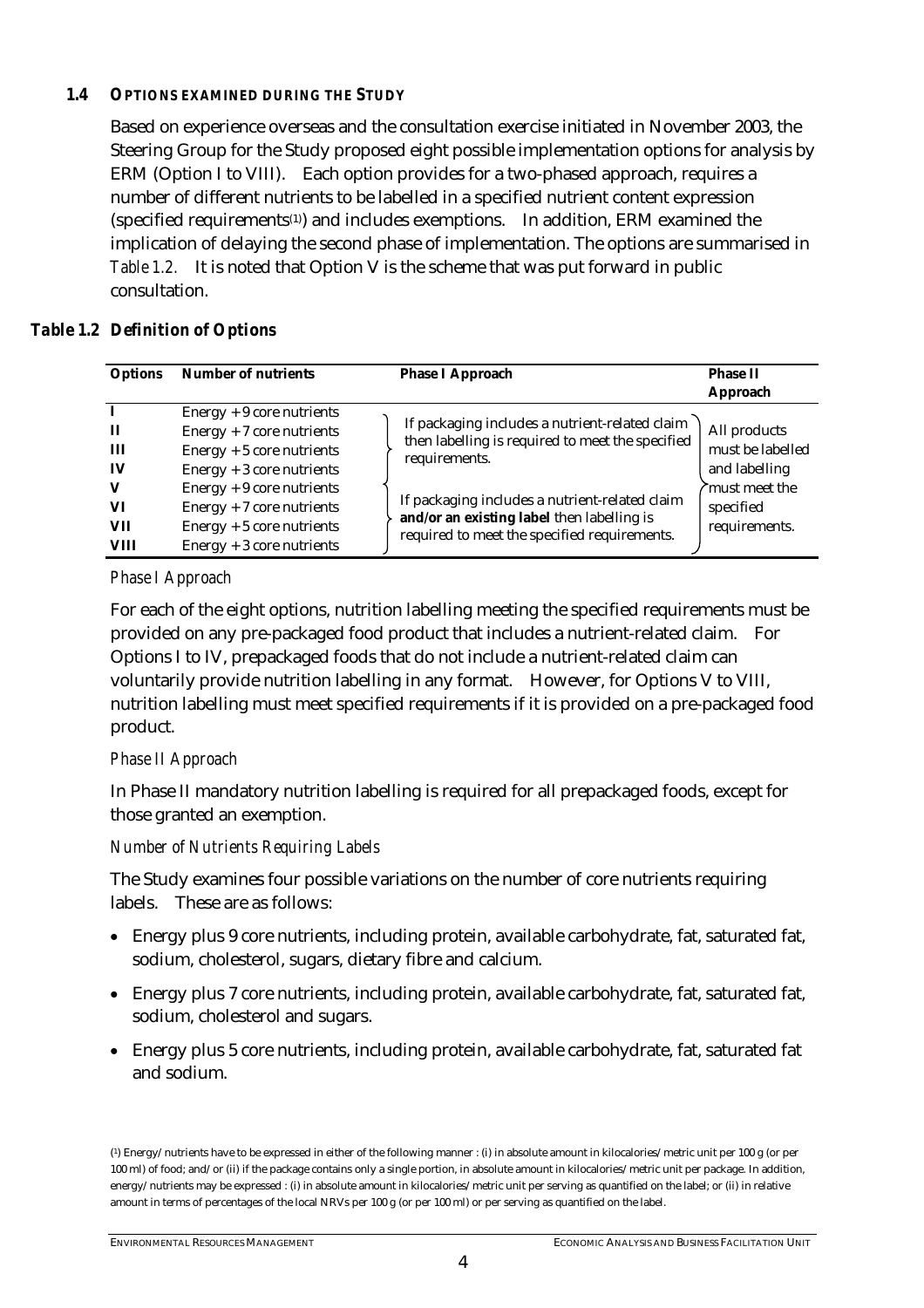• Energy plus 3 core nutrients, including protein, available carbohydrate and fat.

#### *Exemptions*

The exemptions, as proposed by the Administration, were based, in part, upon the current exemptions under the *Food and Drugs (Composition and Labelling) Regulations*.

#### *1.5 BUSINESS STAKEHOLDER COMMENTS*

While the scope of the study did not include undertaking a formal consultation on the proposed regulations, the Consultants contacted and sought the views of business stakeholders. A variety of views were expressed, a selection of which are summarised below.

- The HKSAR Government should introduce a simple nutrition labelling system with the minimum number of core nutrients (eg following the basic requirements of Codex). They can increase the number of nutrients later and in fact, due to the health consciousness of Hong Kong people, food producers will provide nutrition labelling voluntarily even without regulatory pressure.
- If overseas manufacturers/exporters know in advance (eg 3 years) that they have to relabel food products to adapt to the Hong Kong nutrition labelling requirements, the manufacturers/exporters are usually willing to comply.
- It is unlikely that the retailers will do relabelling themselves, they will simply not sell the products which do not meet the labelling standards.
- There should be exemptions for small and medium sized enterprises (SMEs) as large firms can bear the testing/relabelling cost but the small ones cannot. The cost of relabelling is very likely to be transferred to consumers due to the competitiveness of the food industry.
- Until there is an international consensus on nutritional labelling, there should not be mandatory nutritional labelling in Hong Kong on all prepackaged food items<sup>(1)</sup>.
- There is no worldwide nutritional labelling scheme in place and many of Hong Kong 's key trading partners have different regulatory regimes. Yet Hong Kong imports 90% of its food from many different parts of the world and Hong Kong is a small volume market for overseas manufacturers. If Hong Kong has stricter or different nutritional labelling laws from its trading partners, this will lead to restricted choice of products in Hong Kong and an increase in the price of products resulting from the compliance costs or relabelling cost, etc.
- The number of nutrients required on labels should be the lowest common nutrients required in all other countries. The greatest impact would be on importers (not local manufacturers or retailers). There should be no problem for manufacturers whose products are specially packaged for the Hong Kong market.
- Discussions with laboratories and testing facilities in Hong Kong suggest that they have the know-how to perform the necessary testing for the Trade. Many of the laboratory and testing facilities present in Hong Kong are part of or associated with international companies and as such have access to a network of testing facilities.

<sup>(1)</sup> It is noted that the Hong Kong specified requirements are based on Codex guidelines regulating nutrition labels and claims, which were drawn up and endorsed by the member countries.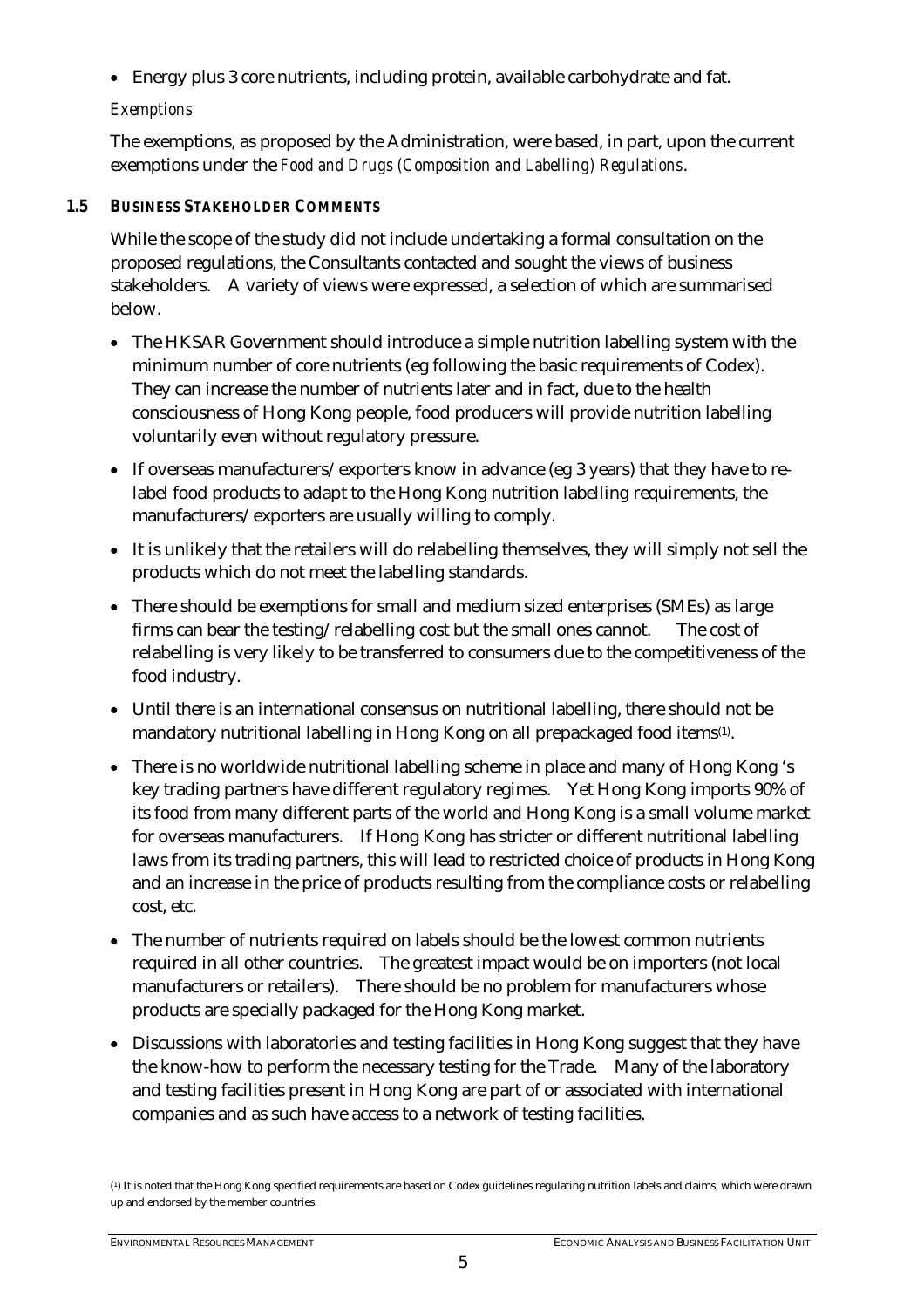#### *1.6 ANALYSIS OF BENEFITS AND COSTS*

The Study included a cost-benefit analysis of the options. The approach taken and the results of this analysis are summarized below.

#### *1.6.1 Benefits of Nutrition Labelling Options*

An analysis undertaken by the Department of Community Medicine at the University of Hong Kong<sup>(1)</sup> identified a number of costs associated with nutrition-related diseases, as well as the likely reduction in these costs that could be achieved through education, nutrition labelling and corresponding changes in consumer behaviour. If consumers are sufficiently educated, the provision of nutrition labels allows for consumers to make healthy food choices, resulting in lower costs for nutrition-related diseases. The Department of Community Medicine has identified the likely reduction in disease burden achievable from each of the 8 options by considering:

- likely changes in nutrition labelling practices and consumer behaviour in Hong Kong (including consideration of the baseline);
- the proportion of food consumed that is likely to be pre-packaged;
- the percentage of the population who would benefit from the labelling of a particular nutrient (eg, the obese, diabetics, hypertensive etc.); and
- the likely health effect of reduced or increased nutrient intake.

The changes in health effects due to reduced or increased nutrient intake were quantified in dollar terms by valuing:

- savings from avoided public hospital admissions for each of the nutrient-related conditions;
- corresponding savings from General Practitioners (GP) visits and medicines associated with each of the nutrient-related conditions;
- savings from a reduction in lost productivity due to hospital admissions of people under aged 65 and due to deaths avoided in people under aged 75; and
- premature deaths avoided due to a reduction in nutrient-related diseases<sup>(2)</sup>.

This analysis of the possible health benefits of a mandatory labelling scheme was focused on those benefits that are readily quantifiable from available data sets. This means that the quantifiable benefits associated with each option are limited to those associated with diseases for which reliable data sets are available. This limitation means that the analysis is likely to have undervalued the monetary and economic benefits attributable to each of the options. This is due to a number of gaps in the available data sets. For example:

<sup>(1)</sup> The report prepared by the Department of Community Medicine at The University of Hong Kong was reviewed by the following professors during its drafting and their comments were accounted for: Professor G. Guldan in the Department of Biochemistry at the Chinese University of Hong Kong, Professor C.M. Leung, School of Public Health, Faculty of Medicine, Chinese University of Hong Kong, and Professor S.F. Leung, Economics Department, Hong Kong University of Science and Technology.

<sup>(2)</sup> This quantification included a valuation of human life associated with premature death in those under 75 years of age. The dollar value used was taken as HK\$ 10 million per premature death, irrespective of age at death. Placing an economic value on a life saved is a common practice in reviewing costs and benefits arising from health and safety policies and programmes and the value chosen was based on a review of such local and international values and studies (see main report for details). The main report also provides details of benefits attributable to each option without these mortality benefits.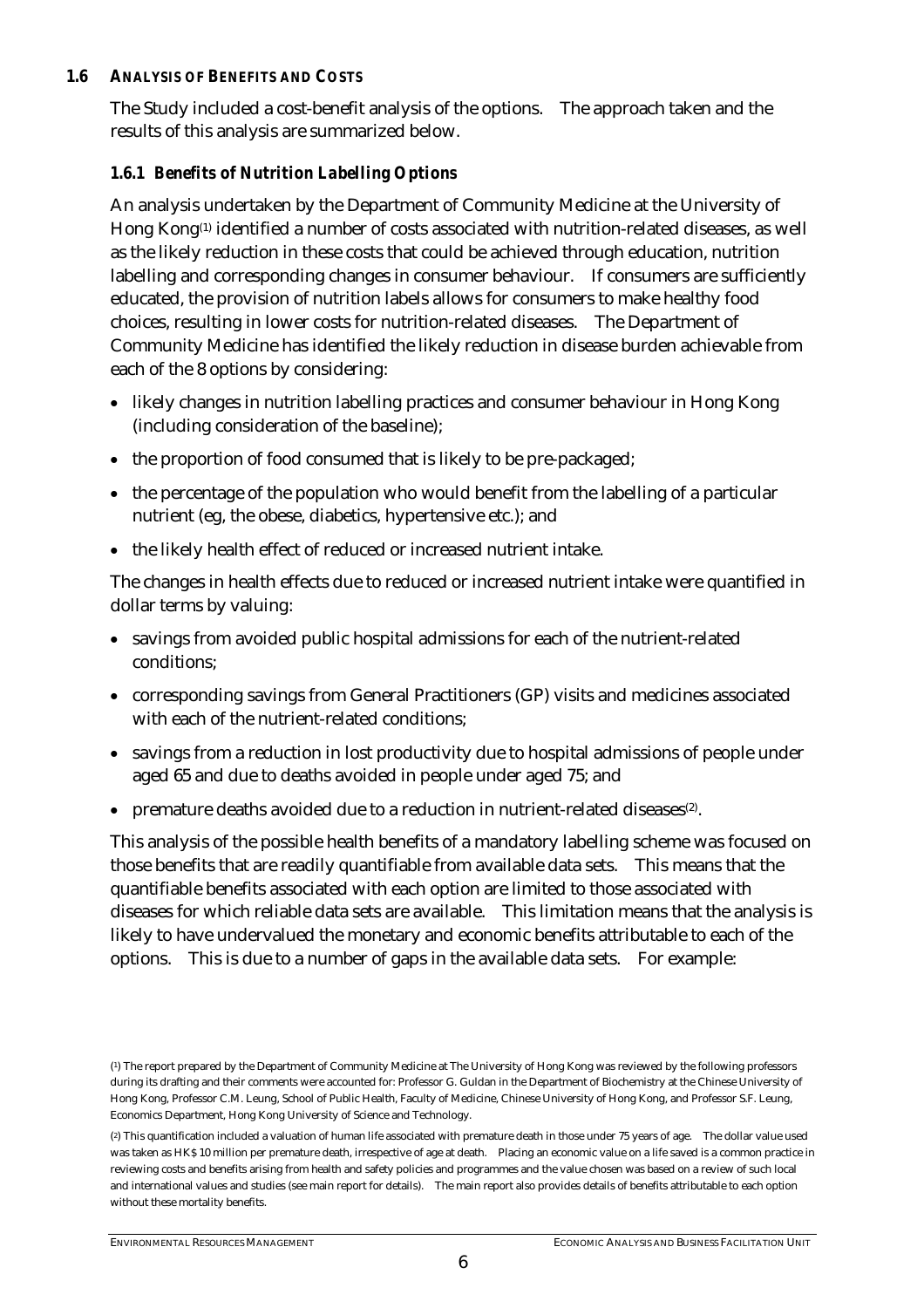- There are limited data sets on the health risk reductions available from altering intakes of some nutrients. For example, dietary fibre has been reported to decrease the risk of breast cancer, although the data are insufficient for the quantification of this impact.
- Valuing changes in quality of life is problematic. For example, fewer people suffering from diabetes, heart disease, strokes and other conditions could have a major impact on quality of life, although this benefit has not been quantified in the analysis.
- Only limited data are available on the costs of care and rehabilitation that takes place outside hospitals. While the analysis does include estimates for GP visits and medicines for some conditions, a number of other costs (such as those associated with home care) have not been included.

Further details of the approach to the benefits analysis can be found in the main report, while the numbers below represent the most likely estimate (1) of quantifiable benefits that could be accrued due to any of the options. The analysis assumes that these benefits would take 15 years to accrue upon full implementation (eg, Phase I and II).

| <b>Options</b> | <b>Phase I Maximum</b> | <b>Phase II Maximum</b> | <b>Total Maximum Annual</b> |
|----------------|------------------------|-------------------------|-----------------------------|
|                | <b>Annual Benefits</b> | <b>Annual Benefits</b>  | <b>Benefits</b>             |
| $\mathbf I$    | 490                    | 1,298                   | 1,788                       |
| п              | 325                    | 890                     | 1,215                       |
| Ш              | 249                    | 810                     | 1,059                       |
| IV             | 31                     | 121                     | 152                         |
| V              | 1,040                  | 748                     | 1,788                       |
| VI             | 673                    | 541                     | 1,215                       |
| VII            | 510                    | 549                     | 1,059                       |
| <b>VIII</b>    | 53                     | 98                      | 152                         |

#### *Table 1.3 Possible Benefits Arising from Options (HK\$ million)*

**Notes**: The above costs are the mode of total achievable benefits arising from both Phase I and Phase II. For each option the analysis considered a range of possible outcomes where the upper and lower limits of the ranges were representative of the uncertainty surrounding the assumptions underpinning the benefits analysis. Furthermore the benefits attributable to Phase I and Phase II are assumed to take 15 years to accrue in full.

### *1.6.2 Compliance Costs Due to Nutrition Labelling*

The introduction of a nutrition labelling scheme is likely to impose costs on importers, manufacturers and retailers in Hong Kong through, among other items, the need to undertake testing and relabelling of products. The Study examined these impacts and other impacts, through direct discussions and interviews with trade representatives, a market survey and a detailed analysis of the compliance costs. Given a combination of concerns expressed (particularly for, and by, SMEs) and the need to ensure that the financial and economic costs of implementing any scheme are fully considered, the Study has adopted a conservative approach to most aspects of estimating compliance costs. As a result of this exercise, the following costs were assumed to arise from any nutrition-labelling scheme and are included into the analysis:

• *Testing costs*. The analysis assumed that those products that do not currently have the necessary nutrient information would need to undergo laboratory analysis. The market survey undertaken by ERM identified the number of products that did not currently have a nutrition label and the analysis assumed that all of these products would have to undergo laboratory testing to meet the regulation.

(1) Modal value.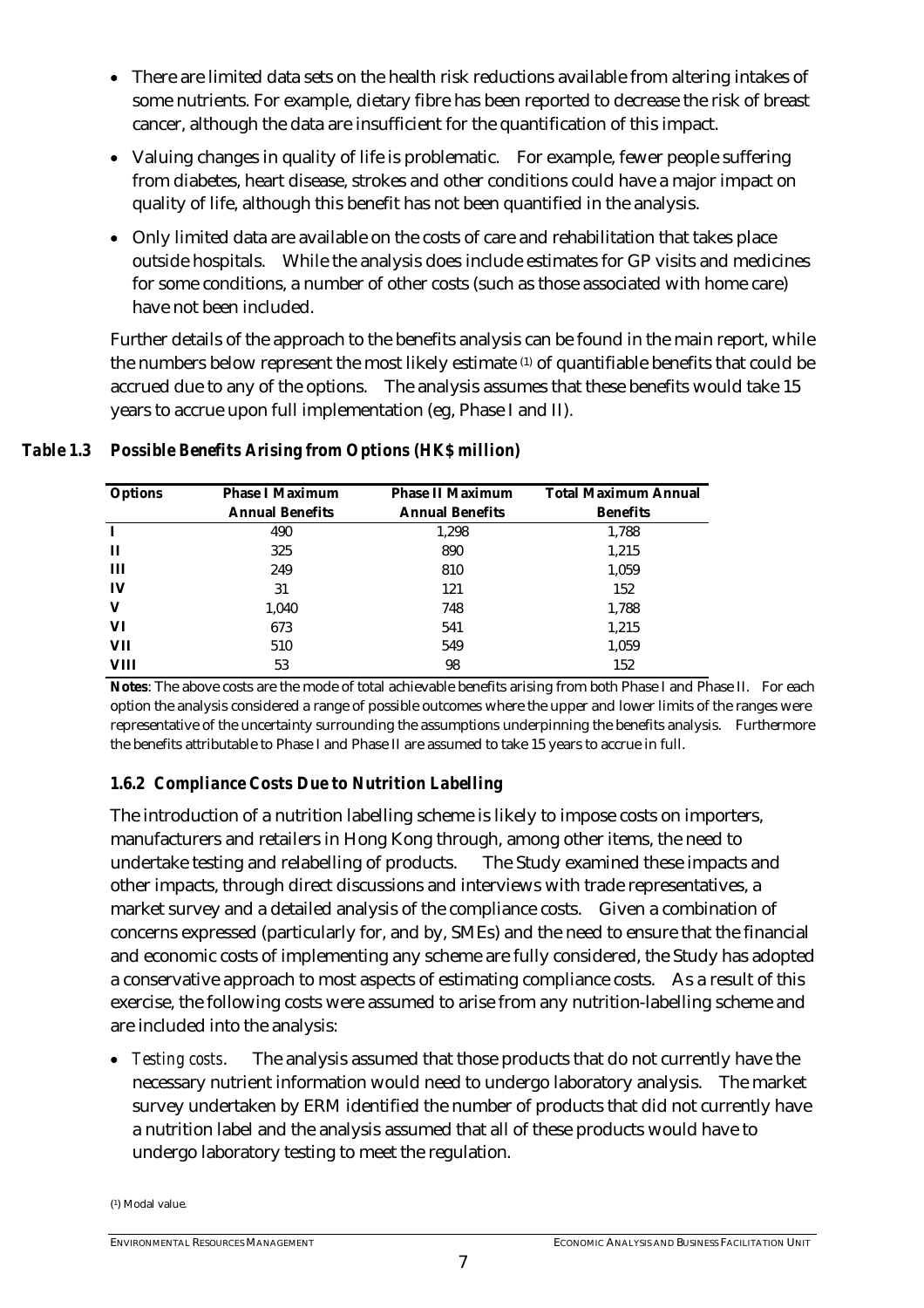- *Re-labelling costs*. The analysis includes costs of having to attach additional labels onto products that are not specifically packaged for the Hong Kong market before local sale. Food products that are not exempted and have not been packaged with nutrition labelling meeting the proposed Hong Kong requirements are assumed to be relabelled before being put on the local shelves. The analysis assumes that importers, wholesalers or retailers are expected to incur the relabelling costs. The number of products requiring relabelling was identified through a market survey.
- *Economic costs due to lost products*. The introduction of a nutrition labelling scheme may lead to restrictions on the choice of imported products. The principal drivers of any decision to stop importing a product to Hong Kong are likely to be whether or not the costs of testing and labelling exceed the profit associated with that product and/or the ability of the market to absorb any price increases. Many of these products are likely therefore to be low volume, low profit products that are sold to consumers by niche retailers, both large and small. Due to the niche nature of these products, their loss is unlikely to be significant to the average consumer. However, the withdrawal of these products is expected to restrict the choices of some minority groups (eg, foreign domestic helpers) more than the average local consumer as these groups are more likely to purchase low volume and / or low profit products. For impacts on businesses, it is considered that while large niche retailers and importers/suppliers may be able to absorb these impacts, *significant* financial impacts are likely to be felt by any small retailers or importers who have to drop a notable proportion of their product range. The economic cost due to the loss of such products under each option/phase has been estimated by considering the value added (1) that such small importers and retailers provide to the economy.
- *Government enforcement costs.* The Administration provided an estimate of enforcement costs by making a number of assumptions on the level of resources required to enforce a nutrition labelling scheme. These costs included those associated with employing health inspectors, testing products in laboratories, handling prosecutions and complaints as well as nutrition labelling education and promotion.

It is acknowledged that these costs are not necessarily exhaustive. They do however represent the key costs likely to be incurred due to the implementation of a nutrition labelling scheme. A further discussion of the approach to the costs analysis, including a discussion of other costs not included in the analysis can be found in *Section 4* of the main report.

The key financial and economic costs arising from the implementation of the various options are summarised in *Table 1.4*.

<sup>(1)</sup> Value added represents the additional value to the economy that a business creates. For food retailers and importers it is equal to their sales and other receipts, interest payments and changes in stocks minus income from other sources, the value of the purchases of goods for sale and non-salary related operating expenses.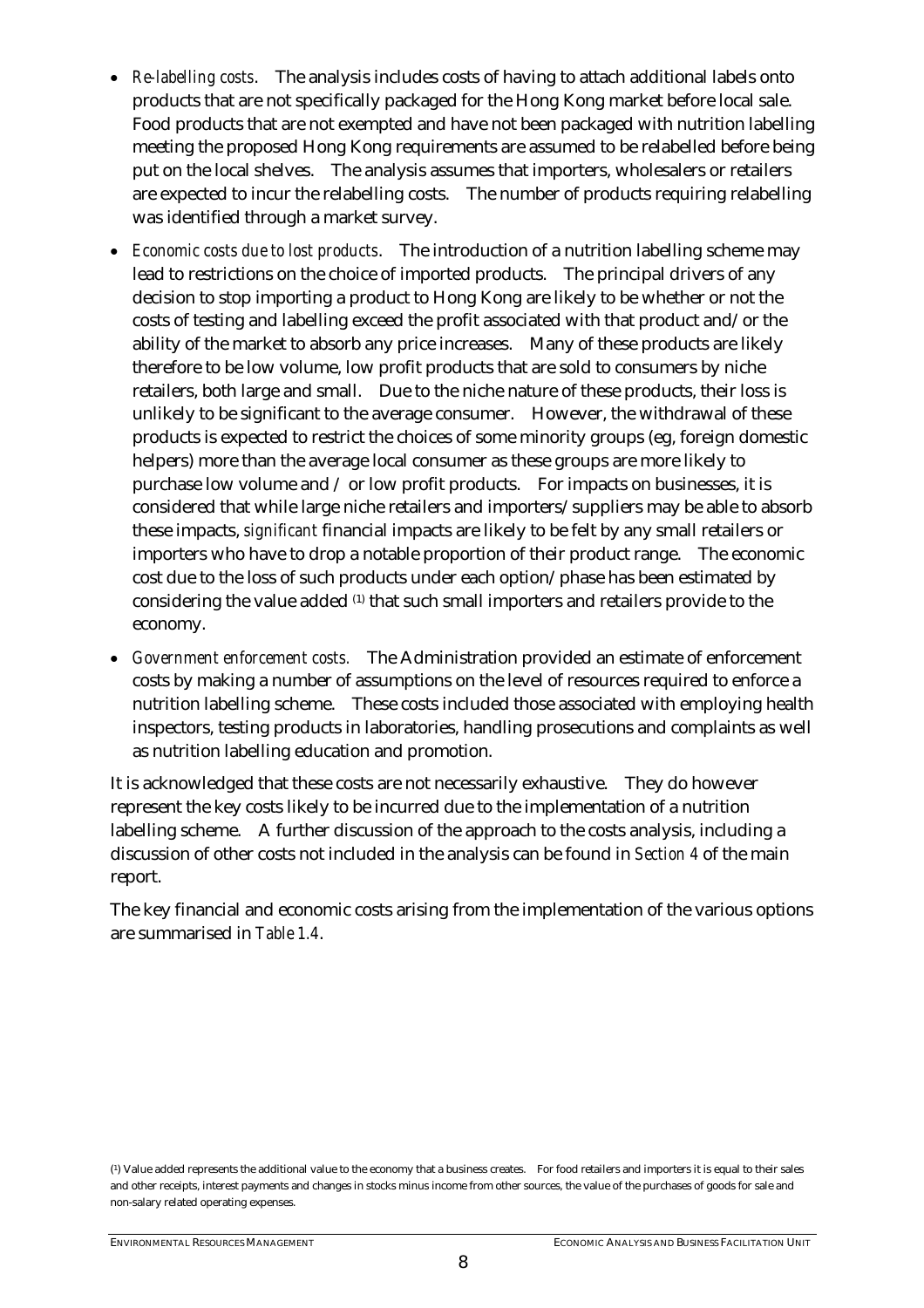#### *Table 1.4 Cost Impacts from the Options (HK\$ million)*

| <b>Options</b>  | <b>Testing</b> | <b>Relabelling</b>   | <b>Lost Product</b>  | Government           | <b>Total Costs</b> (5) |
|-----------------|----------------|----------------------|----------------------|----------------------|------------------------|
|                 | Costs $(1)$    | Costs <sup>(2)</sup> | Costs <sup>(3)</sup> | Costs <sup>(4)</sup> |                        |
| <b>Phase I</b>  |                |                      |                      |                      |                        |
| 1               | 28             | 31                   | 28                   | 4.4                  | 91                     |
| $\mathbf{I}$    | 22             | 31                   | 27                   | 4.2                  | 84                     |
| Ш               | 15             | 23                   | 23                   | 4.1                  | 65                     |
| IV              | 9              | 22                   | 19                   | 3.9                  | 53                     |
| V               | 47             | 83                   | 58                   | 4.4                  | 193                    |
| VI              | 36             | 82                   | 56                   | 4.2                  | 178                    |
| VII             | 21             | 67                   | 45                   | 4.1                  | 138                    |
| VIII            | 10             | 57                   | 35                   | 3.9                  | 106                    |
| <b>Phase II</b> |                |                      |                      |                      |                        |
| I               | 77             | 106                  | 61                   | Incl. in Phase I     | 244                    |
| $\mathbf{I}$    | 63             | 105                  | 59                   | Incl. in Phase I     | 228                    |
| Ш               | 41             | 98                   | 53                   | Incl. in Phase I     | 192                    |
| IV              | 22             | 89                   | 47                   | Incl. in Phase I     | 158                    |
| V               | 60             | 54                   | 31                   | Incl. in Phase I     | 144                    |
| VI              | 51             | 54                   | 31                   | Incl. in Phase I     | 135                    |
| VII             | 35             | 54                   | 31                   | Incl. in Phase I     | 119                    |
| VIII            | 21             | 54                   | 31                   | Incl. in Phase I     | 105                    |

**Notes**: The above costs are the modes of initial compliance costs assumed to be incurred during Phase I and Phase II. For each option the analysis considered a range of possible outcomes where the upper and lower limits of the ranges were representative of the uncertainty surrounding the assumptions underpinning the cost analysis (eg, market survey results, testing costs etc).

- (1) Testing costs for products are one-off costs, although analysis includes a recurring testing costs associated with product turnover (eg, new products).
- (2) Relabelling costs are recurring costs.
- (3) Lost products costs are one-off economic costs. Recurring opportunity costs associated with being unable to introduce new products in the future are also included in the analysis.
- (4) Government costs represent recurring enforcement and promotion expenses dedicated to nutrition labelling. Costs exclude ongoing efforts to promote a balanced diet in Hong Kong by various government departments.
- (5) Total costs may not equal the sum of the other costs due to rounding.

#### *1.7 FINDINGS AND RECOMMENDATIONS*

The key findings of the cost-benefit analysis are summarised in *Table 1.5* and are discussed further below.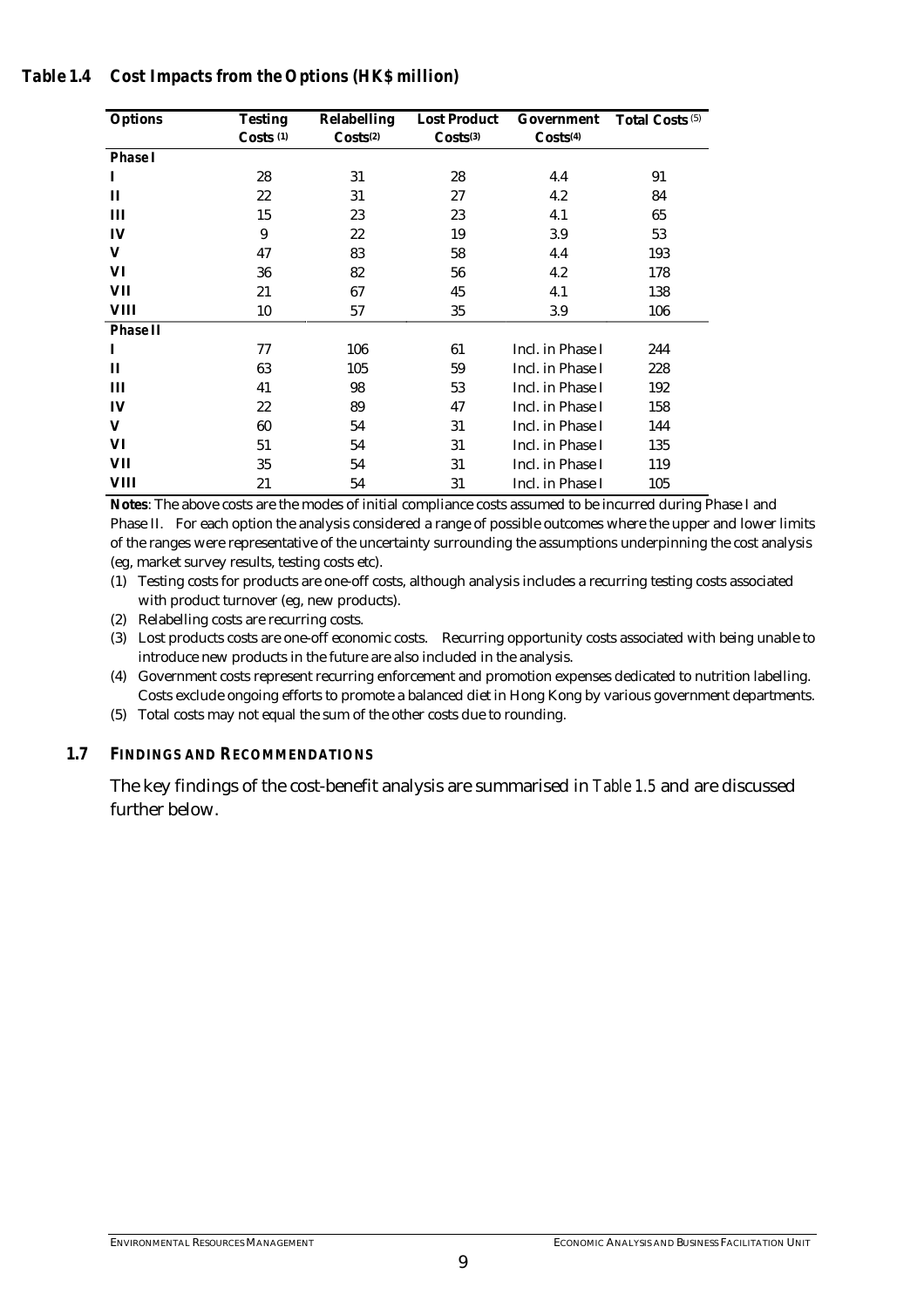#### *Table 1.5 Cost-Benefit Analysis of the Proposed Nutrition Labelling Scheme*

| <b>Options</b> | NPV of             | NPV of             | NPV of          | <b>NPV</b> of Net | <b>Benefit</b>       | Year when                | <b>Max Annual Net</b>     |
|----------------|--------------------|--------------------|-----------------|-------------------|----------------------|--------------------------|---------------------------|
|                | <b>Trade Costs</b> | Economic           | <b>Benefits</b> | <b>Benefits</b>   | to Cost              | <b>Benefits</b>          | <b>Benefit (HKS)</b>      |
|                | <b>HKS</b>         | <b>Costs (HKS)</b> | (HKS            | (HKS              | Ratio <sup>(3)</sup> | <b>Exceed</b>            | $million)$ <sup>(5)</sup> |
|                | million) $(1)$     | million)           | million)        | million) $(2)$    |                      | Costs <sup>(4)</sup>     |                           |
| $\mathbf I$    | 1,615              | 1,858              | 10,031          | 8,173             | 5.4                  | 2013                     | 1,620                     |
| $\mathbf{I}$   | 1,563              | 1,798              | 6.798           | 5.000             | 3.8                  | 2014                     | 1,051                     |
| III            | 1,338              | 1,549              | 5.863           | 4,314             | 3.8                  | 2014                     | 916                       |
| IV             | 1,180              | 1,368              | 830             | $-538$            | 0.6                  | $\overline{\phantom{a}}$ | 24                        |
| V              | 1,757              | 2,013              | 11,077          | 9.064             | 5.5                  | 2011                     | 1,620                     |
| VI             | 1,697              | 1,944              | 7.461           | 5.516             | 3.8                  | 2013                     | 1,051                     |
| <b>VII</b>     | 1,451              | 1.671              | 6.360           | 4.688             | 3.8                  | 2014                     | 916                       |
| <b>VIII</b>    | 1,268              | 1,463              | 873             | $-590$            | 0.6                  | $\overline{\phantom{0}}$ | 24                        |

**Notes**: The above results represent the most likely outcome of the various options. The main report provides details of the likely range of outcomes for each of the parameters. All Net Present Values are for a twenty-year period starting in 2008, discounted at a rate of 4% to 2005.

- (1) This column shows trade compliance costs for the period 2008-2027 discounted at a rate of 4% to 2005.
- (2) This column shows the stream of net economic benefits (benefits less costs) for the period 2008-2027 discounted at a rate of 4% to 2005.
- (3) Benefit to cost ratio is the NPV of Benefits divided by the NPV of Economic Costs.
- (4) This column shows the year in which the *cumulative* benefits of the scheme exceed the *cumulative* costs.
- (5) This column shows the maximum annual net benefit once the scheme has achieved full benefits.

#### *1.7.1 Impact on the Trade*

The introduction of a nutrition labelling scheme is likely to impose costs on importers, manufacturers and retailers in Hong Kong.

The Study identified that nutrition labelling of pre-packaged food in Hong Kong is relatively common, with more than half of products having some form of nutrition label and more than a quarter carrying a nutrient-related claim. However, the majority of these products would not meet the requirements of the options, with nearly all products having to relabel, repackage and/or test to meet the more stringent options (Options I & V). The more nutrients requiring labelling, the higher the overall cost impact on the trade due to the increase in number of products requiring labelling and/or testing.

During Phase I period, between 20% to 58% of the pre-packaged food and drinks products in Hong Kong would require upgrade of nutrition labelling, eg, through repacking or relabelling. The difference in initial trade compliance costs due to the two alternative approaches during Phase Iis significant. This is because the number of products requiring some action due to the existence of just nutrient claims (eg, under Options I to IV) is around half that of those requiring action due to both nutrient-claims and/or existing nutritionlabels (eg, under Option V to VIII). This suggests that if initial trade compliance costs were a concern then they could be significantly reduced if only products currently carrying nutrient-claims needed to meet the specified requirements during Phase I.

The analysis also suggested that the costs associated with implementing the options are likely to be significant for some small manufacturers, retailers and importers. In particular, retailers and importers of niche products are likely to be impacted significantly if they are selling goods that cannot easily be substituted for suitably labelled products. The analysis suggested that a number of such niche products with low sales revenue and profit could cease to be exported to Hong Kong. These might amount to between 5% and 10% of product variety on sale in Hong Kong (under the most stringent option). While the loss of these products is unlikely to be significant to the average consumer (as they are low volume niche products), they will nevertheless impose costs on the Hong Kong economy due to the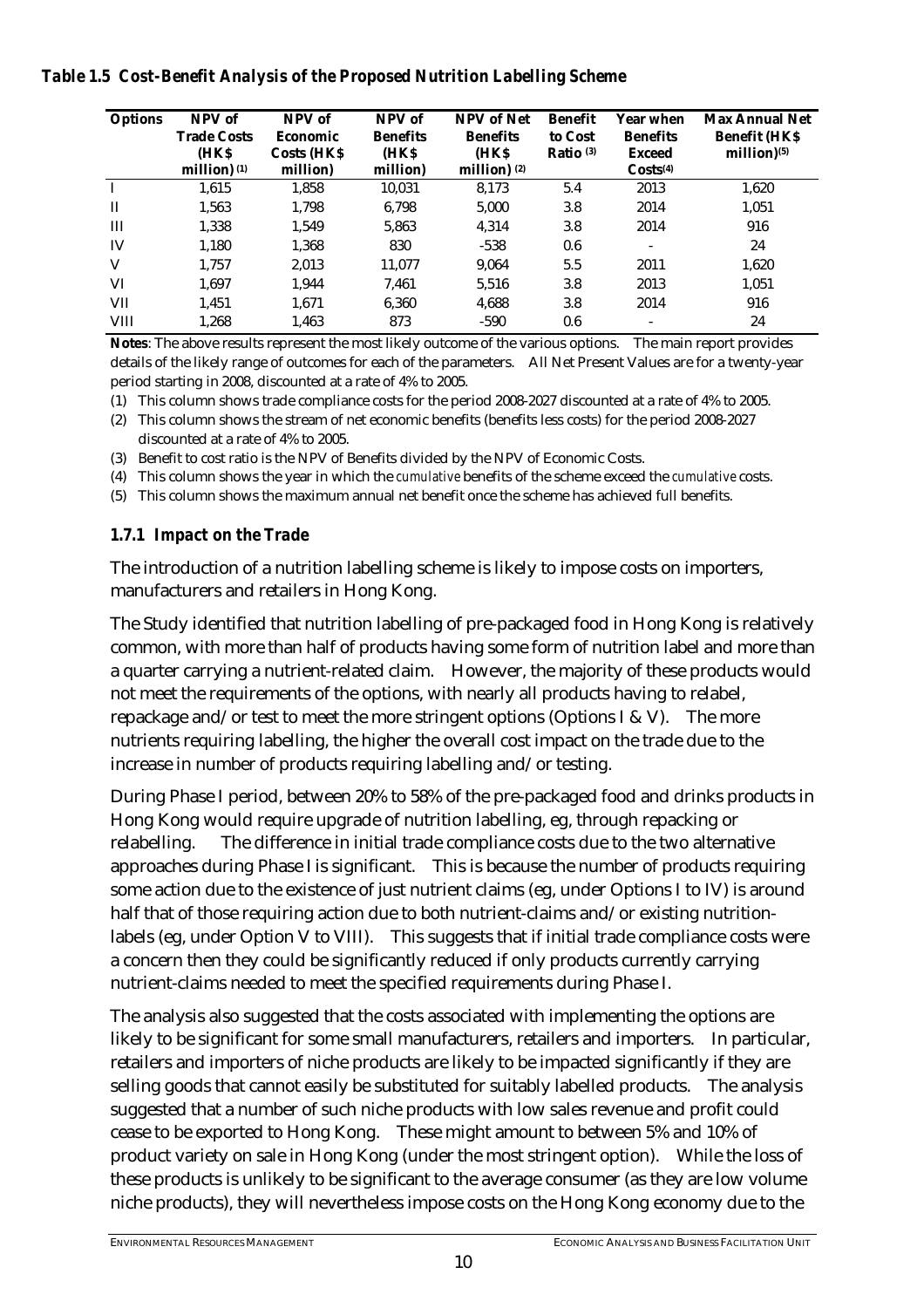financial losses incurred by some small importers and retailers. For example, economic costs to society could arise due to the lower profitability of retailing and importing businesses and, in some extreme cases, job losses and business closure in these sectors.

Furthermore, due to the likely nature of the products lost (eg, niche and low volume, low profit), it is also worth noting that the withdrawal of these products by niche retailers and their suppliers could restrict current choices of minority groups, such as foreign domestic helpers. While the impacts on SMEs will for the most part be temporary, it may be significant for those SMEs with limited resources. Indeed, the analysis suggested that the cost to the economy, arising from these products losses, could be as much as HK\$ 140 million as well as imposing recurrent opportunity costs (due to not being able to introduce other products in the future) of some HK\$ 20 million per annum. For illustrative purposes, this cost could represent the closure of up to 191 small businesses (less than 1% of SMEs involved in the import and retail of food products).

#### *1.7.2 Net Economic Impact to Hong Kong*

The analysis suggests that only Options IV and VIII (eg, labelling of the energy value, amounts of protein, available carbohydrate and fat as suggested by Codex as a minimum requirement) do not appear to have net economic benefits under any of the scenarios evaluated. This is partly due to the fact that, as identified through the market survey, nearly 50% of current packaging with nutrient information already includes labels for the four nutrients required under these two options. Thus, the compliance costs associated with implementing these options are not justified by the benefits as the additional information provided to consumers, and hence benefits available, is limited. It is noted however that the analysis does not take into account the benefits that may be attainable from some of the existing labels being altered so that they meet the specified requirements (1). However, examination of this issue suggests that even with the inclusion of benefits from such standardisation it is extremely unlikely that these two options would be cost-beneficial (further details are provided in the main report).

The other options were all identified as having a net economic benefit to Hong Kong. The analysis indicates that the benefits available, from reduced health care costs and lost productivity and avoidance of premature deaths, substantially outweigh the financial and economic costs of implementing such a scheme. Indeed the sensitivity analysis suggested that the ratio of these benefits to costs is at least 2 to 1 and could be as much as 10 to 1. Furthermore, the annual net economic benefit to Hong Kong, once full implementation of these options is achieved, could amount to between HK\$ 900 million (for Options III and VII) to HK\$ 1.6 billion (for Options I and V).

A significant component of these benefits are attributable to avoided premature deaths and HK\$ 10 million used for the quantifying the value of a human life. While this approach to placing an economic value on a life saved is common practice both locally and overseas it is noted that the actual value to be used in the analysis is not without controversy. However, examination of alternative values suggests that even if this value was as low as HK\$1.7

<sup>(1)</sup> Consumer surveys overseas have indicated that standardisation of nutrition labelling information, including claims, would allow consumers to accurately interpret labelling information and adjust their purchasing habits accordingly. Such benefits have not been quantified in this Study although an FEHD opinion survey in 2004 indicated that 94.5% of the general public supported standardisation of format of nutrition labels for easy reference by consumers and to avoid confusion. Furthermore, ERM's market survey indicated that the majority of existing nutrition labels in Hong Kong follow the specified nutrient content expression proposed by the Administration. For example, ERM's market survey indicated that of the 51% of products that carried a nutrition label, some 63% were either in the per 100 g/100 ml or in the per package (if a single portion) format.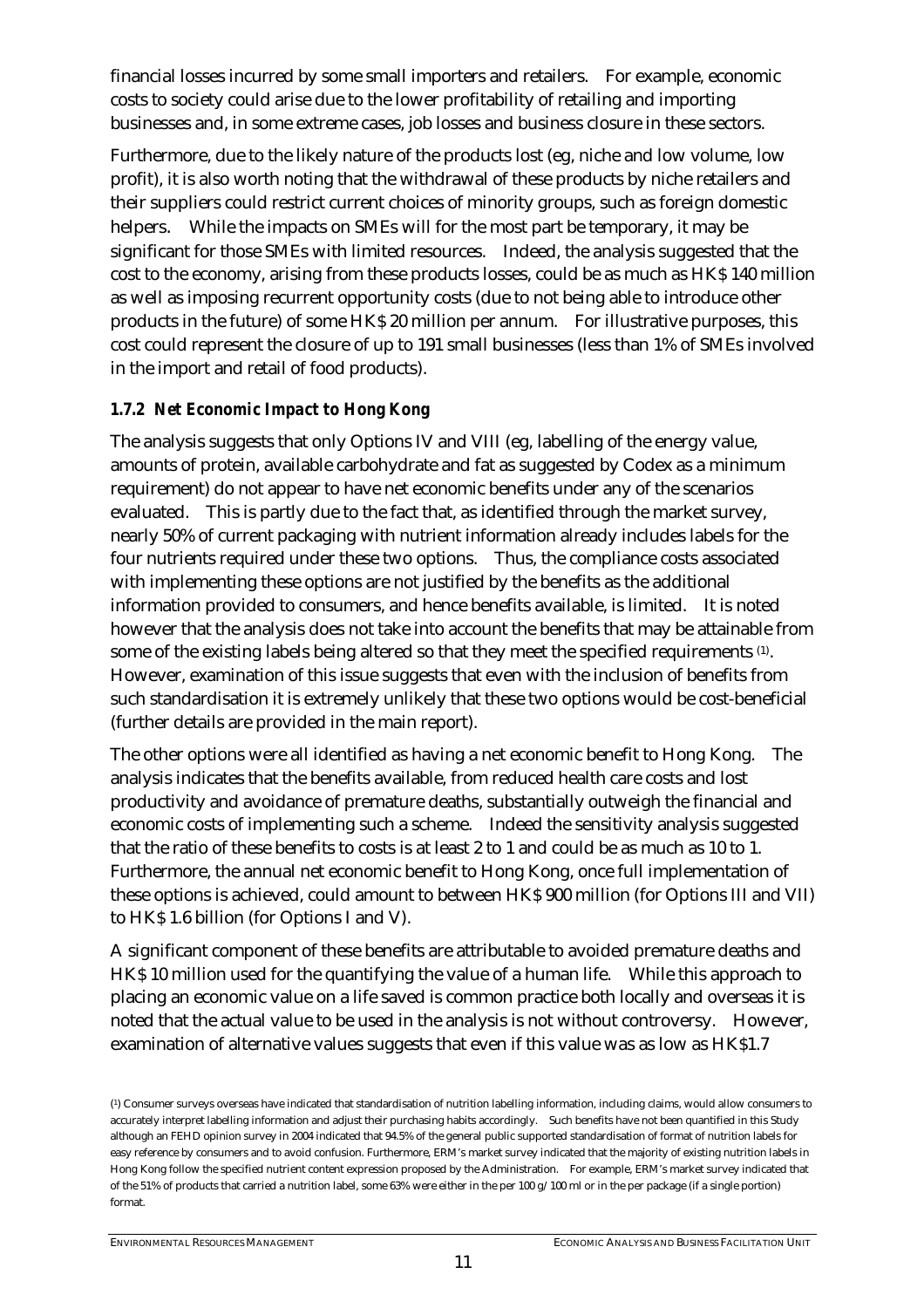million per life, these six options would remain cost-beneficial. A review of local and international literature suggests that such a value is unreasonably low and thus the findings can be relied upon.

#### *1.7.3 Recommended Approach*

Given the above findings, and in particular concerns identified regarding impacts to the trade and SMEs, ERM recommends a measured approach to implementing a nutritionlabelling scheme in Hong Kong. As detailed at the beginning of this document this would initially involve only labelling products on which a nutrition-related claim is made. Such nutrition labelling should meet the specified requirements and include information on the quantity of the nutrient being claimed as well as the energy, protein, available carbohydrate, fat, saturated fat and sodium content of the product. The reasons for recommending this option (ie adopting Option III during the Phase I period), rather than other options can be summarised as:

- Significantly lower trade compliance costs during Phase I. Based upon current labelling practices, the imposition of Phase I could have significant cost implications. The analysis suggested that Option III's compliance costs during Phase I are significantly lower than those associated with Phase I of Options I, II, V, VI and VII; and,
- Net economic benefits to Hong Kong. The analysis suggests that proceeding with Options I to III and Options V to VII will have substantial net benefits to Hong Kong through savings in health care, avoided productivity losses and reduction of premature deaths. While adopting Options I and V during the Phase I period would likely have significantly higher net benefits to Hong Kong, Option III still has considerable net benefits, and a benefit to cost ratio that is comparable to Options II and notably higher than Options VI and VII (1).

Thus the scheme recommended balances the needs for minimising the cost implications to the Trade and ensuring a cost-effective approach for Hong Kong as a whole.

Furthermore, it is noted then when compared to the original proposal by the Administration put out for consultation in November 2003 (Option V) this initial approach has significant merits. For example, the impact on the trade during the initial phase is more than halved (both in terms of financial costs and the number of products impacted), while substantial economic benefits to Hong Kong are still likely to accrue. While the recommended approach is not as stringent as that originally proposed by the Administration, its implementation would have significantly lower impacts on the local food industry and provide an important first step in improving the provision of nutrition information to the public.

Once developments overseas have progressed, and this first phase has been successfully implemented, a more comprehensive scheme could be adopted (eg, Option I during the Phase II period). Furthermore, the approach recommended would provide at least five years, if not more, before the implementation of a mandatory nutrition labelling scheme for all pre-packaged food products, thus providing the trade, and in particularly SMEs, ample time to adapt to the more stringent scheme.

In addition, the following recommendations are provided for consideration:

<sup>(1)</sup> For Phase I only, the benefit to cost ratios of Options II, III, VI and VII were identified as 4.2, 4.2, 3.7 and 3.5 respectively.